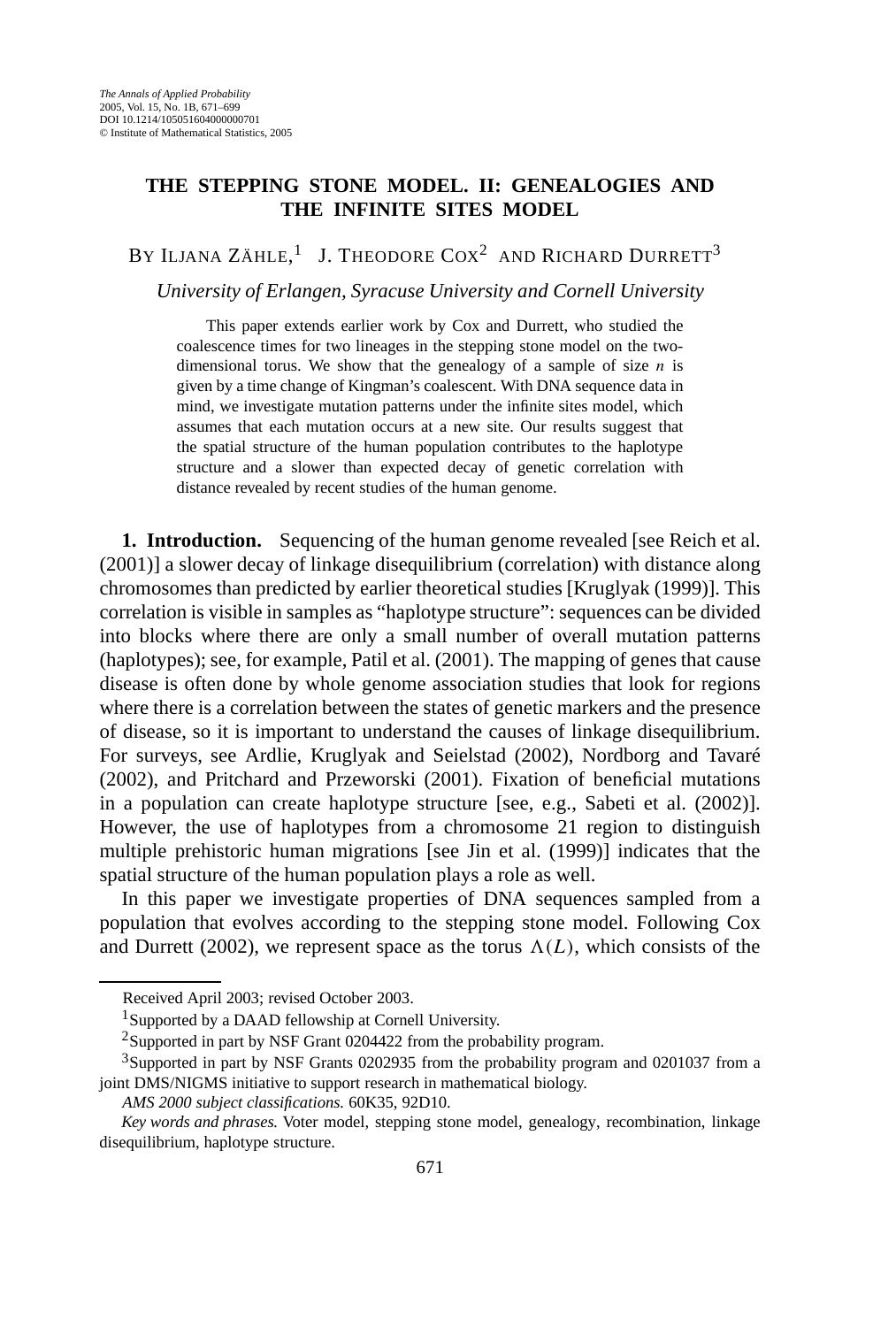points in *(*−*L/*2*, L/*2] <sup>2</sup> with integer coordinates, and we suppose that at each point  $x \in \Lambda(L)$  there is a colony consisting of *N* diploid or 2*N* haploid individuals, labeled  $1, \ldots, 2N$ . In contrast to the previous work, we suppose that the population evolves in continuous time, that is, we use the Moran model rather than the one of Wright and Fisher. In a colony with *N* diploid individuals, the 2*N* copies of the genetic locus are grouped into pairs that are replaced simultaneously. This little bit of realism does not change the properties of the model very much, but adds annoying complications to the proofs, so we follow the common practice of assuming that individuals are a random union of gametes, that is, we suppose our colonies consist of 2*N* haploid individuals.

Ignoring mutations for the moment, in the Moran model each of the individuals in the system is replaced at rate 1. With probability  $1 - v$  ( $v \in (0, 1]$ ) it is replaced by a copy of an individual that is chosen at random from the colony in which it resides. For convenience we allow the departing individual to be chosen. With probability  $\nu$  the departing individual from colony  $\chi$  is replaced by one chosen at random from a nearby colony  $y \neq x$  with probability  $q(y - x)$ , where the difference *y* − *x* ∈  $\Lambda$ (*L*) is computed componentwise and modulo *L*. Let

$$
p(x, y) = (1 - v)I(x, y) + vq(y - x),
$$

where  $I(x, y) = 1$  if  $x = y$  and 0 otherwise. We have separated the kernel into two parts since we are interested in limits as  $L \rightarrow \infty$  in which the migration rate *ν* may converge to 0, but  $q(z)$  is a fixed displacement kernel. We suppose  $q(z)$  is an irreducible probability distribution on  $\mathbb{Z}^2$  with  $q((0, 0)) = 0$  that has the following properties.

1.  $\mathbb{Z}^2$  symmetry:  $q((x_1, x_2)) = q((-x_1, -x_2))$ ;  $q((x_1, x_2)) = q((x_2, x_1))$ .

2. *Finite range*:  $q((x_1, x_2)) = 0$  if sup<sub>i</sub>  $|x_i| \geq K$  for some  $K < \infty$ .

We suppose that  $L \geq 2K$  so that we do not get confused when we try to define the corresponding random walk transition probability on the torus. The first assumption implies that a single step taken according to *q* has zero mean and covariance  $\sigma^2 I$ , where  $\sigma^2 = \sum_{x \in \mathbb{Z}^2} x_1^2 q(x) = \sum_{x \in \mathbb{Z}^2} x_2^2 q(x)$ . The finite range condition implies  $\sigma^2 < \infty$ .

To study the behavior of the stepping stone model, we work backwards in time to define a coalescing random walk. When an individual is replaced, its lineage jumps to the one it was replaced by. The history of one individual is thus a random walk. When two lineages come together in one individual they never again separate, so the collection of lineages is a coalescing random walk. As we work backward, let  $T_0$  be the amount of time required until the two lineages first reside in the same colony and let  $t_0$  be the total amount of time needed for the two lineages to coalesce to one. We begin by considering a sample of size 2, one chosen at random from the colony at 0 and the other an independent choice from the colony at *x*. Let  $P_x$  denote the distribution of the genealogy in this case.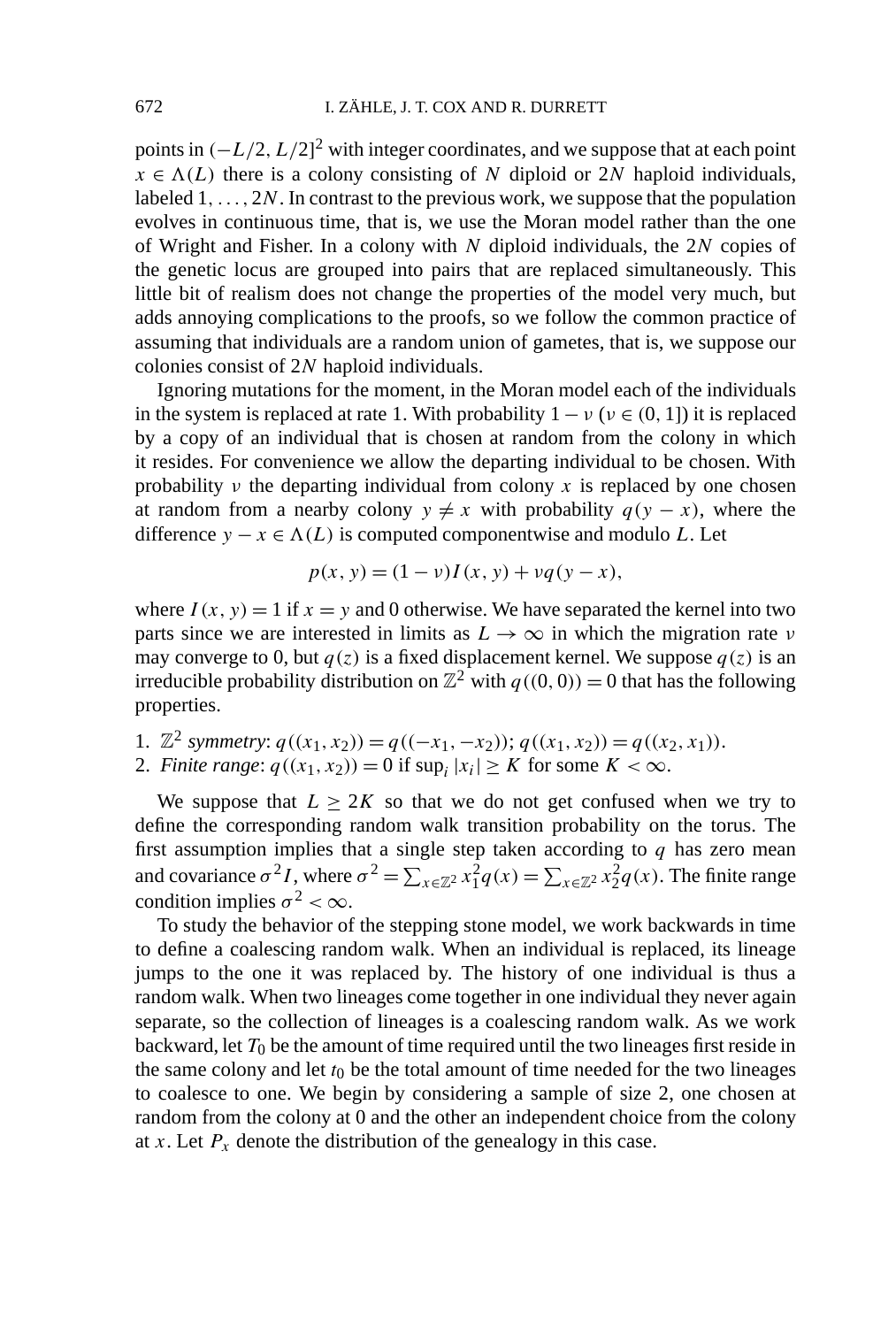Our first result extends Theorem 5 of Cox and Durrett (2002) by giving more refined information about small times. For  $0 < \delta \le 1$  and  $c > 0$ , let  $\Gamma(L, c, \delta) =$ *(Lδ/* log*L, cδL<sup>δ</sup>* log*L)*.

THEOREM 1. *Suppose that*  $2Nv\pi\sigma^2/\log L \to \alpha \in [0,\infty)$  *as*  $L \to \infty$ *, where N and v depend on L*. *For any fixed*  $\beta_0 > 0$ , *as*  $L \rightarrow \infty$ ,

$$
\sup_{\beta_0 \leq \beta \leq \gamma \leq 1} \sup_{|x| \in \Gamma(L,c,\beta)} \left| P_x \left( t_0 > \frac{L^{2\gamma}}{2\nu} \right) - \frac{\beta + \alpha}{\gamma + \alpha} \right| \to 0.
$$

If the number of haploid individuals per colony  $2N = 1$ ,  $\nu = 1$ , and *q* assigns probability 1/4 to the four nearest neighbors, then  $\alpha = 0$ , which is closely related to a result of Cox and Griffeath (1986) for the voter model on  $\mathbb{Z}^2$ . Indeed their result extends easily to the torus since at time  $L^{2\gamma}/2\nu$  with  $\gamma < 1$  the particles do not realize they are not on  $\mathbb{Z}^2$ .

Let  $h_L = (1 + \alpha)L^2 \log L/(2\pi \sigma^2 \nu)$  and suppose  $|x_L| \in \Gamma(L, c, \beta)$ . The behavior for larger times as given by Theorem 5 of Cox and Durrett (2002) is

(1.1) 
$$
P_x\left(t_0 > \frac{L^2}{2\nu} + h_L t\right) \to \frac{\beta + \alpha}{1 + \alpha} e^{-t}.
$$

Here we have added the term  $L^2/2v = o(h_L)$  to the Cox and Durrett result so that the times covered by the two results are disjoint. Note that there is a correction to Theorem 5 of Cox and Durrett (2002): In the assumption,  $\lim_{L\to\infty} 2N\pi\sigma^2 v/\log L = \alpha$  has to be replaced by  $\lim_{L\to\infty} 4N\pi\sigma^2 v/\log L = \alpha$ . However, in the continuous time model, the first assumption is the correct one.

Our first step in studying the genealogies is to suppose that the random sample is spread out across the torus. Let  $\mathcal{G}(L, n, 1)$  be the set of all *n*-point sets where the distance between all points is at least *L/* log*L*, that is,

(1.2) 
$$
\mathcal{G}(L, n, 1) = \{A = \{x_1, \dots x_n\} : \forall i, x_i \in \Lambda(L), \forall i \neq j, |x_i - x_j| \ge L / \log L\}.
$$

Let  $\zeta_s(A)$  be the coalescing random walk with  $\zeta_0 = A$  and let  $D_t$  be the pure death process that makes transitions from  $k \to k - 1$  at rate  $\binom{k}{2}$  with  $D_0 = n$ . In words, *Dt* gives the number of lineages at time *t* in Kingman's coalescent.

THEOREM 2. *Suppose that*  $2Nv\pi\sigma^2/\log L \to \alpha \in [0,\infty)$  *as*  $L \to \infty$ *, where N and v depend on L*. *As*  $L \rightarrow \infty$ ,

$$
\sup_{t \ge 0} \sup_{A \in \mathcal{G}(L, n, 1)} |P_A(|\zeta_{h_L t}| = k) - P_n(D_t = k)| \to 0.
$$

In the nearest neighbor case with  $2N = 1$  this is due to Cox (1989). To express the conclusion in biological terms, we note that in a homogeneously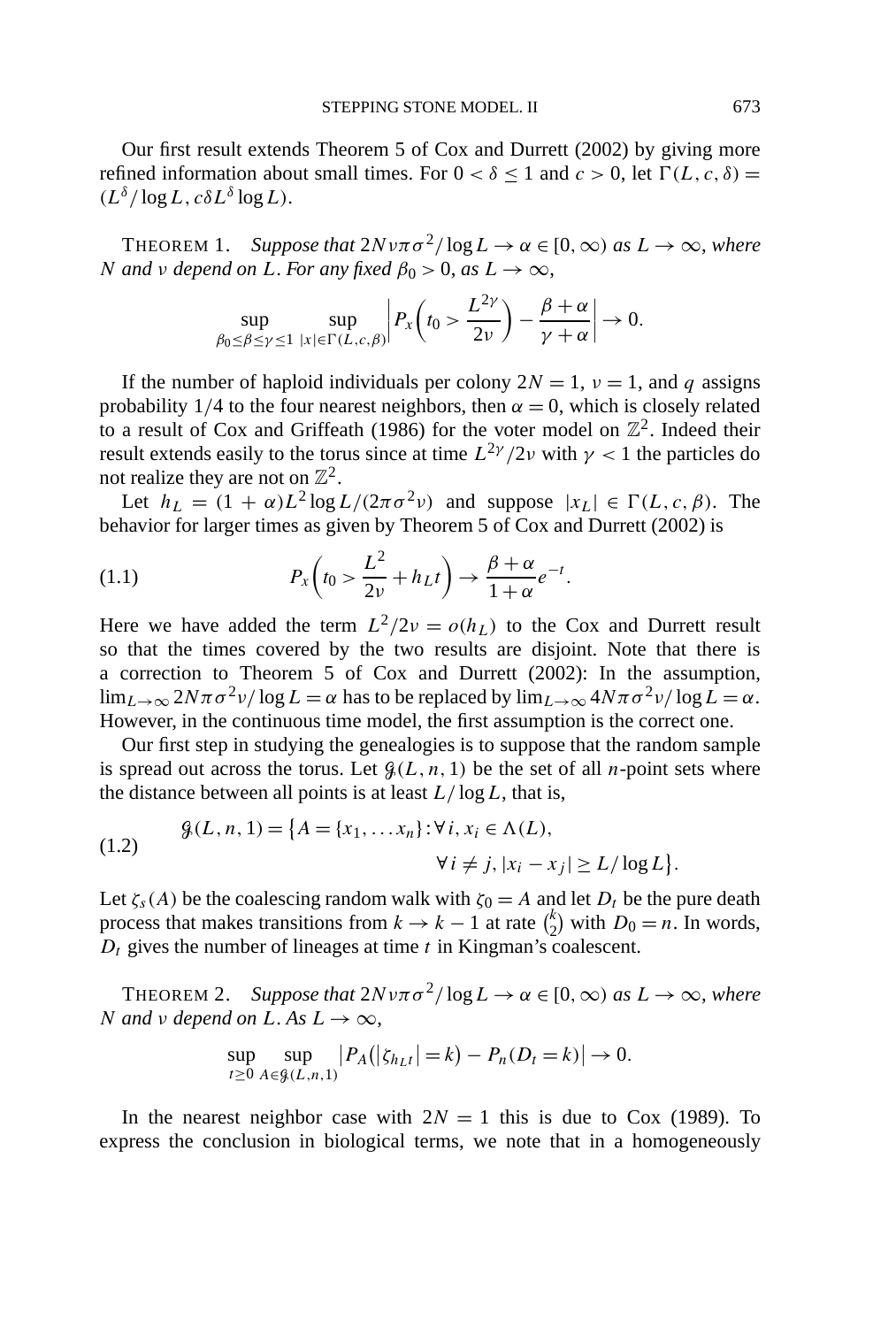mixing population that consists of a total of  $\mathcal N$  diploid or  $2\mathcal N$  haploid individuals, the genealogy on time scale  $2N<sub>t</sub>$  converges to Kingman's coalescent. Thus for samples with one individual taken from a collection of colonies  $A \in \mathcal{G}(L, n, 1)$ , our spatial model behaves like a homogeneously mixing population with "effective population size"

(1.3) 
$$
\mathcal{N}_e = (1+\alpha)\frac{L^2 \log L}{4\pi \sigma^2 \nu} \approx NL^2 \cdot \frac{1+\alpha}{2\alpha}.
$$

In many genetic studies, sampled individuals are not chosen randomly across the planet. For example, one of the samples in Sabeti et al. (2002) consists of 73 Beni individuals who are civil servants in Benin City, Nigeria. For such a sample, the setup of Theorem 1 is more appropriate. Let  $\mathcal{G}(L, n, c, \delta)$  be the set of all *n*-point sets where the distance between all points is in  $\Gamma(L, c, \delta)$ , that is,

(1.4) 
$$
\mathcal{G}(L, n, c, \delta) = \{A = \{x_1, \dots x_n\} : \forall i, x_i \in \Lambda(L),
$$

$$
\forall i \neq j, |x_i - x_j| \in \Gamma(L, c, \delta)\}.
$$

THEOREM 3. *Suppose that*  $2Nv\pi\sigma^2/\log L \to \alpha \in [0,\infty)$  *as*  $L \to \infty$ *, where N and v depend on L*. *For any fixed*  $\beta_0 > 0$ , *as*  $L \rightarrow \infty$ ,

$$
\sup_{\beta_0 \leq \beta \leq \gamma \leq 1} \sup_{A \in \mathcal{G}(L, n, c, \beta)} |P_A(|\zeta_{L^{2\gamma}/(2\nu)}| = k) - P_n(D_{\log((\gamma + \alpha)/(\beta + \alpha))} = k)| \to 0,
$$
  
\n
$$
\sup_{t \geq 0} \sup_{A \in \mathcal{G}(L, n, c, \beta)} |P_A(|\zeta_{L^2/(2\nu)}| + h_L t| = k) - P_n(D_{\log((1 + \alpha)/(\beta + \alpha)) + t} = k)| \to 0.
$$

Again, in the nearest neighbor case with  $2N = 1$  the first part is essentially due to Cox and Griffeath (1986). Our result shows that until time  $L^2/2\nu$ , the particles behave as if they are on  $\mathbb{Z}^2$  and then they evolve as predicted by Theorem 2. To prove this result, it is enough to prove the first conclusion and that the configuration at time  $L^2/2\nu$  satisfies the assumptions of Theorem 2. The proofs of Theorems 2 and 3 show that when there are *k* lineages remaining, all  $\binom{k}{2}$  pairs have an equal chance to be the next to coalesce, so the partition structure induced by coalescence is the same as in the homogeneously mixing case.

In Section 2 we use Theorems 1–3 to compute various quantities of interest in genetics. Our aim there is to argue that in a population that follows the stepping stone model: (1) genetic correlation decays more slowly with distance along a chromosome than in a homogeneously mixing population and (2) the unusual time scaling before  $L^2/2\nu$  can cause haplotype structure. The remainder of the paper is devoted to proofs. Theorems 1–3 are proved in Sections 3–5, respectively.

**2. Applications.** In this section we investigate the impact of spatial structure on the DNA of a sample of *n* individuals. Since any two humans differ in about 1*/*1000 nucleotides, we use the infinite sites model which assumes that each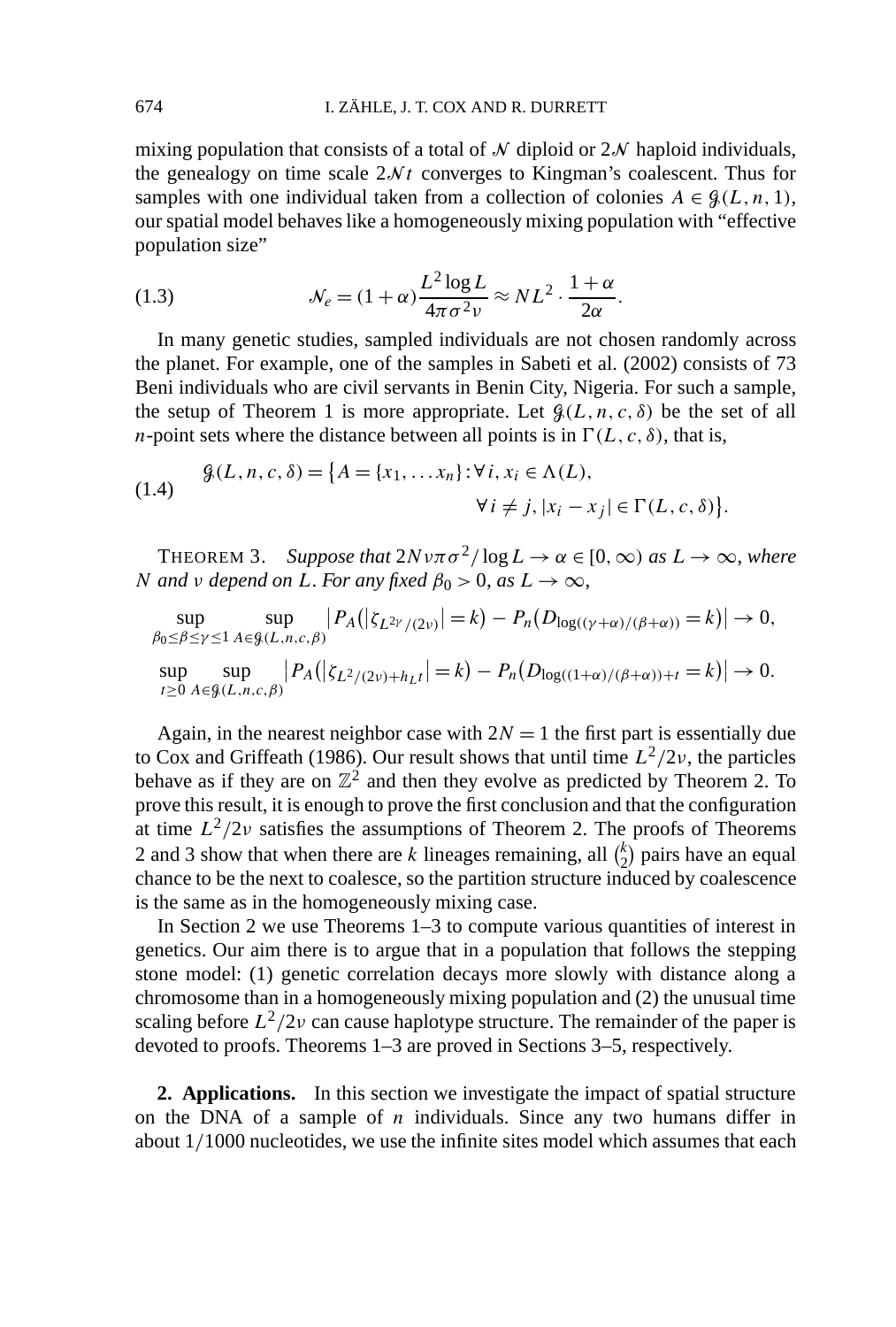new mutation changes a different nucleotide. Some of the formulas we derive are somewhat complicated, so it proves useful to have a concrete example to which to apply our results. The following scenario is motivated by thinking about the human population before it emerged from Africa 100,000 years ago. Our purpose here is not to fit the model to existing data; it is only to show that the stepping stone model can produce patterns that are qualitatively similar to those found in the human genome.

*Concrete example.* Let  $L = 100$  and  $N = 5$ , so the total population size  $NL^2 = 50,000$ . We choose a migration rate  $\nu = 0.2$ , which corresponds to an average of  $Nv = 1$  migrant per generation, and set  $\sigma^2 = 2$ . In this case,

$$
\alpha \approx \frac{2(5)\pi(2.0)(0.2)}{4.6052} \approx 2.7288,
$$

so the effective population size is  $(1 + \alpha)/2\alpha = 0.68323$  times  $NL^2$  or 34,162. To pick a value of *β*, we recall Sabeti et al.'s (2002) sample of civil servants in Benin city and somewhat arbitrarily set  $\beta = 0.4$ .

Theorem 3 implies that if we have a random sample  $A \in \mathcal{G}(L, n, c, \beta)$  and change variables

(2.1) 
$$
\frac{L^{2\gamma}}{2\nu} \to \log\left(\frac{\alpha + \gamma}{\alpha + \beta}\right) \qquad \text{for } \beta \le \gamma \le 1,
$$

$$
\frac{L^2}{2\nu} + (1 + \alpha) \frac{L^2 \log L}{2\pi \sigma^2 \nu} s \to \log\left(\frac{\alpha + 1}{\alpha + \beta}\right) + s \qquad \text{for } s \ge 0,
$$

then the genealogy of our sample is that of the ordinary coalescent.

In the example the probability that two lineages do not coalesce by time  $L^2/2\nu$ is

$$
\frac{\alpha + \beta}{\alpha + 1} \approx 0.83909 = 1 - 0.16091,
$$

which corresponds to time  $log(1/0.83909) \approx 0.17544$  in the coalescent. If we look at Table 1 in Sabeti et al. (2002), then we see that their sample of 60 Benis produced seven core haplotypes that gave an allelic partition of 14, 13, 10, 10, 9, 3, 1. To compare with our model note that (1) the fraction of pairs that have coalesced is

$$
\frac{14(13) + 13(12) + 10(9) + 10(9) + 9(8) + 3(2)}{60 \cdot 59} = \frac{596}{3540} = 0.168
$$

and (2) the expected time for a sample of size 60 to be reduced to seven lineages is

$$
\sum_{k=8}^{60} \left(\frac{k}{2}\right)^{-1} = \sum_{k=8}^{60} \frac{2}{k-1} - \frac{2}{k} = \frac{2}{7} - \frac{2}{60} = 0.25238.
$$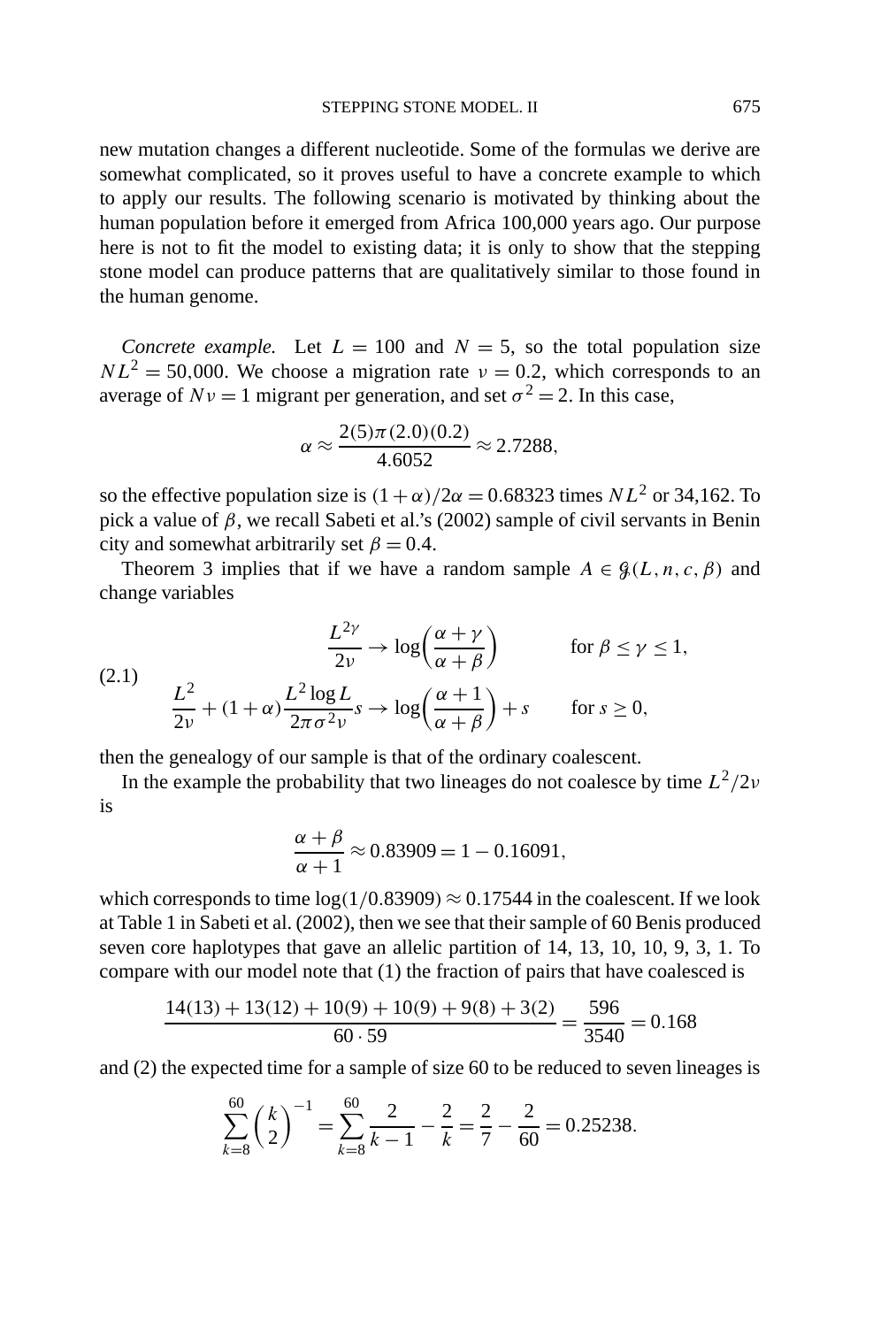It is useful to reexpress the time change  $(2.1)$  in terms of  $t/2\nu$  as

(2.2) 
$$
\frac{t}{2\nu} = \frac{L^{2\gamma}}{2\nu} \quad \text{for } \beta \le \gamma \le 1 \text{ implies } \gamma = \frac{\log t}{2\log L},
$$

$$
\frac{t}{2\nu} = \frac{L^{2}}{2\nu} + (1 + \alpha) \frac{L^{2} \log L}{2\pi \sigma^{2} \nu} s \quad \text{implies } s = (t - L^{2}) \frac{\pi \sigma^{2}}{(1 + \alpha)L^{2} \log L}.
$$

Thus for  $L^{2\beta} < t < L^2$ ,

(2.3) 
$$
P\left(t_0 \geq \frac{t}{2\nu}\right) \approx \frac{\alpha + \beta}{\alpha + \log t/(2\log L)},
$$

while for  $t \geq L^2$ ,

(2.4) 
$$
P\left(t_0 \geq \frac{t}{2\nu}\right) \approx \frac{\alpha + \beta}{\alpha + 1} \exp\left(-(t - L^2) \frac{\pi \sigma^2}{(1 + \alpha)L^2 \log L}\right).
$$

*Recombination.* The results above apply to tracing the history of a single nucleotide. To study the decay of genetic correlation with distance we need to investigate the relationship between the genetic history of two different nucleotides separated by a certain distance on a chromosome. To build a mental picture of the process, think of the copies of the first nucleotide as red balls and of the second nucleotide as blue balls. Initially we have *n* red–blue pairs that represent the initial sample. If we trace back the lineages of the blue balls, then we get a coalescing random walk in which a lineage jumps from *x* to *y* when the individual at *x* is replaced by an offspring of the one at *y*. The same is true for the red balls, but the genealogies of the two colors are coupled. On a given jump, for a red–blue pair, both will be inherited from a single parent with probability  $1 - r$ or, with probability *r*, a recombination will occur and the two will be inherited from independently chosen parents. Our next result gives the probability of no recombination before coalescence (NRBC) in a sample of size 2. Let  $\ell(u)$  =  $\beta \vee \frac{\log(1/u)}{2 \log L} \wedge 1$ , where  $a \vee b = \max\{a, b\}$  and  $a \wedge b = \min\{a, b\}$ :

$$
P(\text{NRBC}) \approx e^{-rL^{2\beta}/\nu} - e^{-rL^{2\beta}/\nu} - e^{-rL^{2}/\nu} \frac{\alpha + \beta}{\alpha + \ell(\mu)}
$$
  
(2.5)  

$$
-e^{-rL^{2}/\nu} \left(\frac{\alpha + \beta}{\alpha + 1}\right) r \left/ \left(r + \frac{\pi \sigma^{2} \nu}{(1 + \alpha)L^{2} \log L}\right)\right).
$$

**PROOF OF (2.5).** If we condition on  $t_0$ ,  $P(\text{NRBC}|t_0) = \exp(-r(2t_0))$  $\exp(-(r/\nu)(2\nu t_0))$ . Letting  $u = r/\nu$  we have

(2.6) 
$$
E \exp(-u(2vt_0)) = \int_0^\infty e^{-ut} P(2vt_0 = t) dt.
$$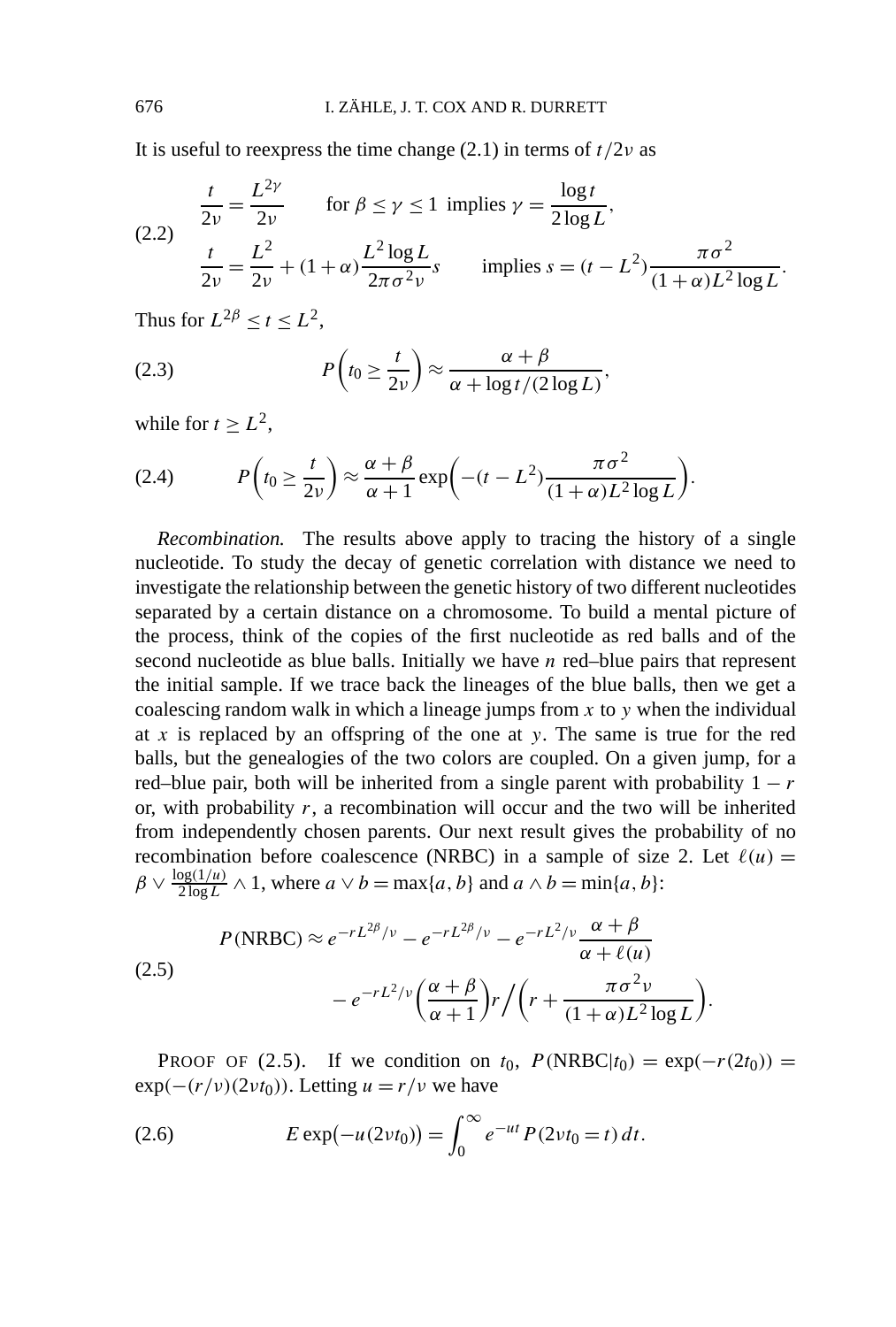Integrating the above by parts equals

$$
1 - \int_0^\infty u e^{-ut} P(2\nu t_0 \ge t) dt.
$$

Using (2.3) and (2.4) and changing variables  $t = s + L^2$  in the second integral, we have

$$
\int_0^\infty u e^{-ut} P(vt_0 \ge t) dt
$$

 $\approx 1 - \exp(-uL^{2\beta}) + \int_{-\infty}^{L^2}$ *L*2*<sup>β</sup>*  $ue^{-ut}$   $\frac{\alpha + \beta}{\log n}$  $\alpha + \frac{\log t}{2 \log L}$ (2.7)  $\approx 1 - \exp(-uL^{2\beta}) + \int_{L^{2\beta}} u e^{-ut} \frac{du}{du} + \frac{dv}{du} dt$  $+\frac{\alpha+\beta}{\alpha}$ *α* + 1  $\int_0^\infty$  $\int_0^\infty u \exp(-u(L^2+s)) \exp\left(-s\frac{\pi\sigma^2}{(1+\alpha)L^2}\right)$  $(1 + \alpha)L^2 \log L$  $\bigg) ds.$ 

The last integral is easy to evaluate exactly:

$$
\exp(-uL^2)\left(\frac{\alpha+\beta}{\alpha+1}\right)u/\left(u+\frac{\pi\sigma^2}{(1+\alpha)L^2\log L}\right).
$$

The first integral is

$$
\approx (\exp(-uL^{2\beta}) - \exp(-uL^{2}))
$$
  
\n
$$
\times \begin{cases}\n(\alpha + \beta)/(\alpha + 1), & \text{when } uL^{2} \to 0, \\
(\alpha + \beta)/(\alpha + \beta), & \text{when } uL^{2\beta} \to \infty, \\
(\alpha + \beta)/(\alpha + \frac{\log(1/u)}{2\log L}), & \text{otherwise.} \n\end{cases}
$$

Recalling the definition of  $\ell(u)$ , and combining this with (2.6) and (2.7), we have

$$
P(\text{NRBC}) \approx \exp(-uL^{2\beta}) - (\exp(-uL^{2\beta}) - \exp(-uL^{2})) \frac{\alpha + \beta}{\alpha + \ell(u)}
$$

$$
- \exp(-uL^{2}) \left(\frac{\alpha + \beta}{\alpha + 1}\right) u / \left(u + \frac{\pi \sigma^{2}}{(1 + \alpha)L^{2} \log L}\right).
$$

Since  $u = r/v$ , we have the desired result.  $\Box$ 

In our concrete example,  $L = 100$  and  $v = 0.2$ , so  $qL^2 = 50,000r$ . Taking  $\rho = 10^{-8}$  per nucleotide per generation as a typical value of the recombination rate, we see that the changeover between the second and third terms occurs when the recombination probability between the two nucleotides is  $r = 2 \times 10^{-5}$ , which corresponds to a distance of 2000 nucleotides. At the other extreme, when  $r/v = L^{-2\beta}$ , the right-hand side is very close to 0. In our example,  $\beta = 0.4$  so this occurs for  $r = 0.2/100^{-0.8} = 0.0050$ , which corresponds to 500,000 nucleotides. Figure 1 shows *P (*NRBC*)* for our example for distances 316–100,000 nucleotides and compares it with the result for a homogeneously mixing population of size  $\mathcal{N}_e$ , defined in (1.3). Note that *P (*NRBC*)* is much larger in the spatial model than in the homogeneously mixing case.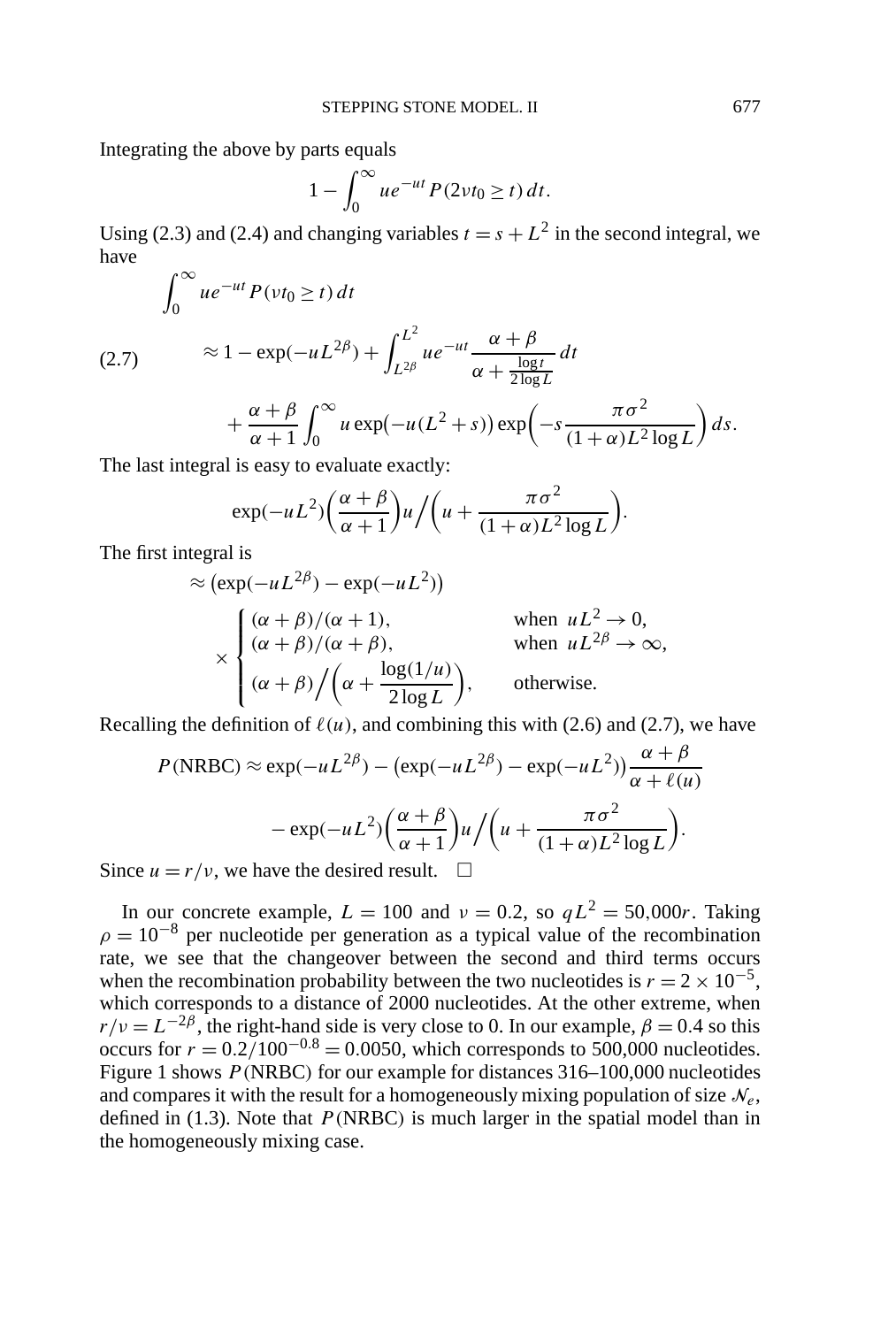

FIG. 1. *Decay of the probability of no recombination before coalescence with the base* 10 *logarithm of distance in the spatial model and in a homogeneously mixing population of size*  $N_e$ . The two are *close up to* 1000 *nucleotides*, *but then the spatial model is larger*.

*Linkage disequilibrium.* Consider one locus with alleles *A* and *a* and a second with alleles *B* and *b*. A commonly used measure of linkage disequilibrium which is familiar to probabilists is the square of the correlation coefficient

$$
r_{AB}^2 = \frac{(f_{AB} - f_A f_B)^2}{f_A f_a f_B f_b},
$$

where  $f_c$  is the frequency of genotype  $c$ . When allele frequencies are larger than 10%, Ohta and Kimura (1971) showed that

$$
Er_{AB}^2 \approx \frac{E(f_{AB} - f_A f_B)^2}{E(f_A f_a f_B f_b)} \equiv \sigma_d^2.
$$

In a recent paper, McVean (2002) showed that, in general,

$$
\sigma_d^2 = \frac{\rho_{ij,ij} - 2\rho_{ij,ik} + \rho_{ij,kl}}{E(T^2)/\text{var}(T) + \rho_{ij,kl}},
$$

where  $T$  is the coalescence time of a sample of size  $2$  at one of the loci and the  $\rho$ 's are correlations between various coalescence times. For example,  $\rho_{i,j,k}$  is the correlation of the coalescence time for lineages  $i$  and  $j$  at locus  $x$  with that of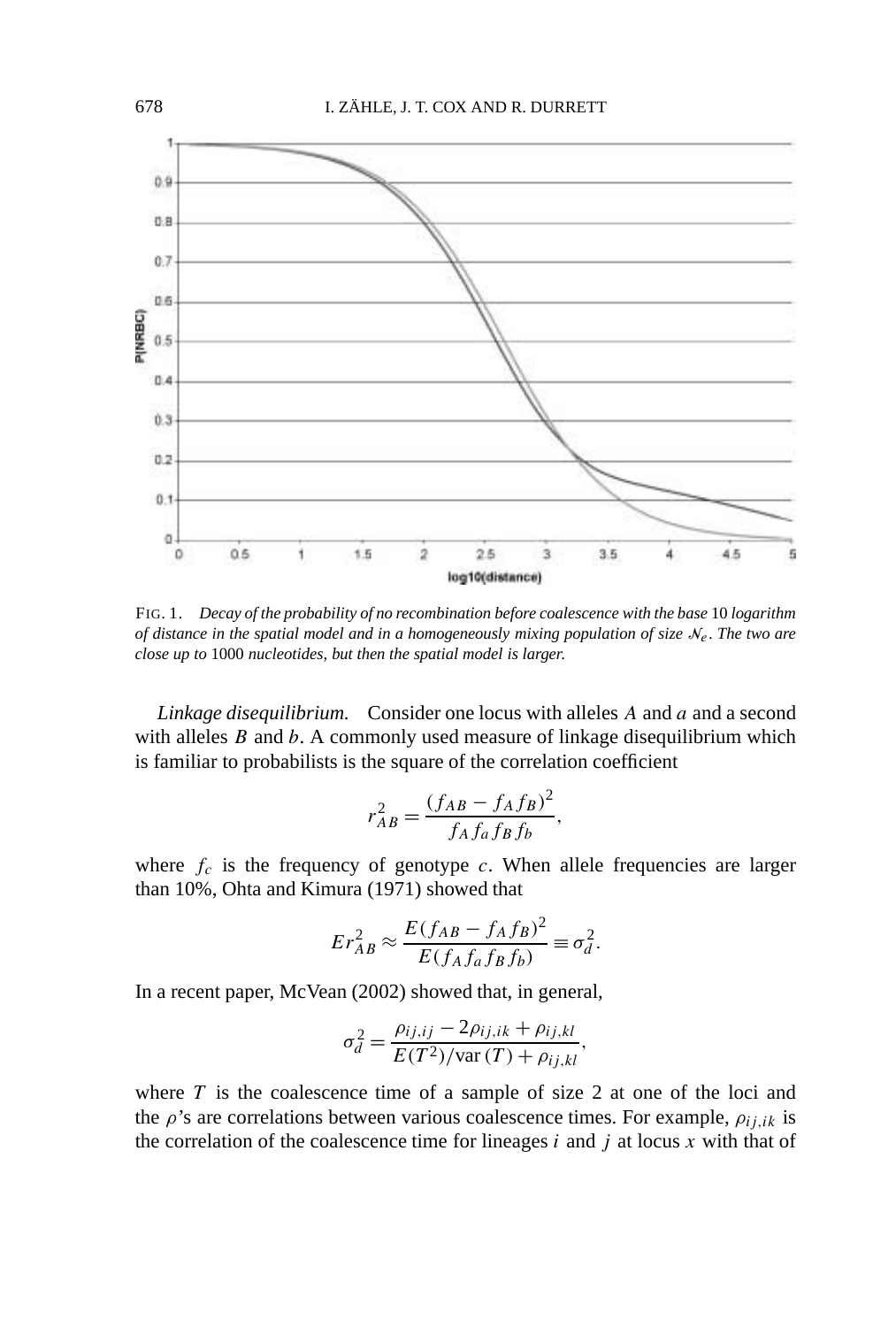lineages *i* and *k* at locus *y*, and *i, j, k* are assumed distinct. For a homogeneously mixing population one can compute [see (12) in McVean (2002)] that

$$
\sigma_d^2 = \frac{10 + \rho}{22 + 13\rho + \rho^2}.
$$

This calculation [see also Section 2.1 of Durrett (2002)] depends heavily on the fact that the coalescence rates remain constant in time, so we have not been able to calculate this quantity for the stepping stone model. Pritchard and Przeworski (2001) gave simulation results for  $r^2$  in a homogeneously mixing population and for population scenarios such as exponential growth and the island model of populations subdivision.

A second commonly used measure of linkage disequilibrium is  $D'$ , which is defined to be the covariance divided by its maximum possible value. If we suppose without loss of generality that  $f_A \ge f_B \ge 1/2$ , then

$$
D' = \frac{(f_{AB} - f_A f_B)}{f_B - f_A f_B},
$$

since in this case the numerator is maximized when  $f_{aB} = 0$ . Data in Reich et al.  $(2001)$  show that  $D'$  decays roughly linearly in the logarithm of distance for distances between 5000 and 160,000 nucleotides.

Dawson et al. (2002) studied the decay of  $D'$  and  $r^2$  with distance for data on human chromosome 21. Their Figure 1 gives results for 1504 markers in which the minor allele frequencies were all greater than 0*.*2. As the lower two panels show, the average values of  $D'$  and  $r^2$  do not decay to their limiting values (0 in the case of  $r^2$  and 0.2 in the case of  $D'$ ) until the distance is about 200,000 nucleotides. In contrast the upper two panels show that the actual values of  $D'$  and  $r^2$  for a given pair of markers fluctuate wildly since the values of these statistics depend heavily on where the mutations occur on the genealogical trees. For a more detailed explanation, see Nordborg and Tavaré (2002). Since  $D'$  and  $r^2$  depend on both the shape of the genealogical tree and the placement of the mutations on it, proving results about these quantities seems difficult.

*Pairwise differences.* If we two individuals at random from a box with side length  $L^{\beta}$ , then the average number of places where their DNA sequences differ is  $E(2\mu t_0)$ , where  $\mu$  is the mutation rate for the region under consideration and  $t_0$  is the coalescence time of the two lineages. We see below that

$$
(2.8) \quad E(2\mu t_0) \approx \frac{\mu}{\nu} \left( \frac{\alpha + \beta}{\alpha + 1} \right) \left\{ \frac{(1 + \alpha)L^2 \log L}{\pi \sigma^2} + L^2 \left( 1 - \frac{1}{2(\alpha + 1) \log L} \right) \right\}.
$$

Note that the dominant contribution comes from times after  $L^2/2\nu$ , but, ignoring constants, each successive term is smaller by a factor  $1/(\log L) = 0.217$ . In our example,

$$
E(2\mu t_0) \approx \mu(0.83901)(136,646 + 48,544) = 155,391\mu.
$$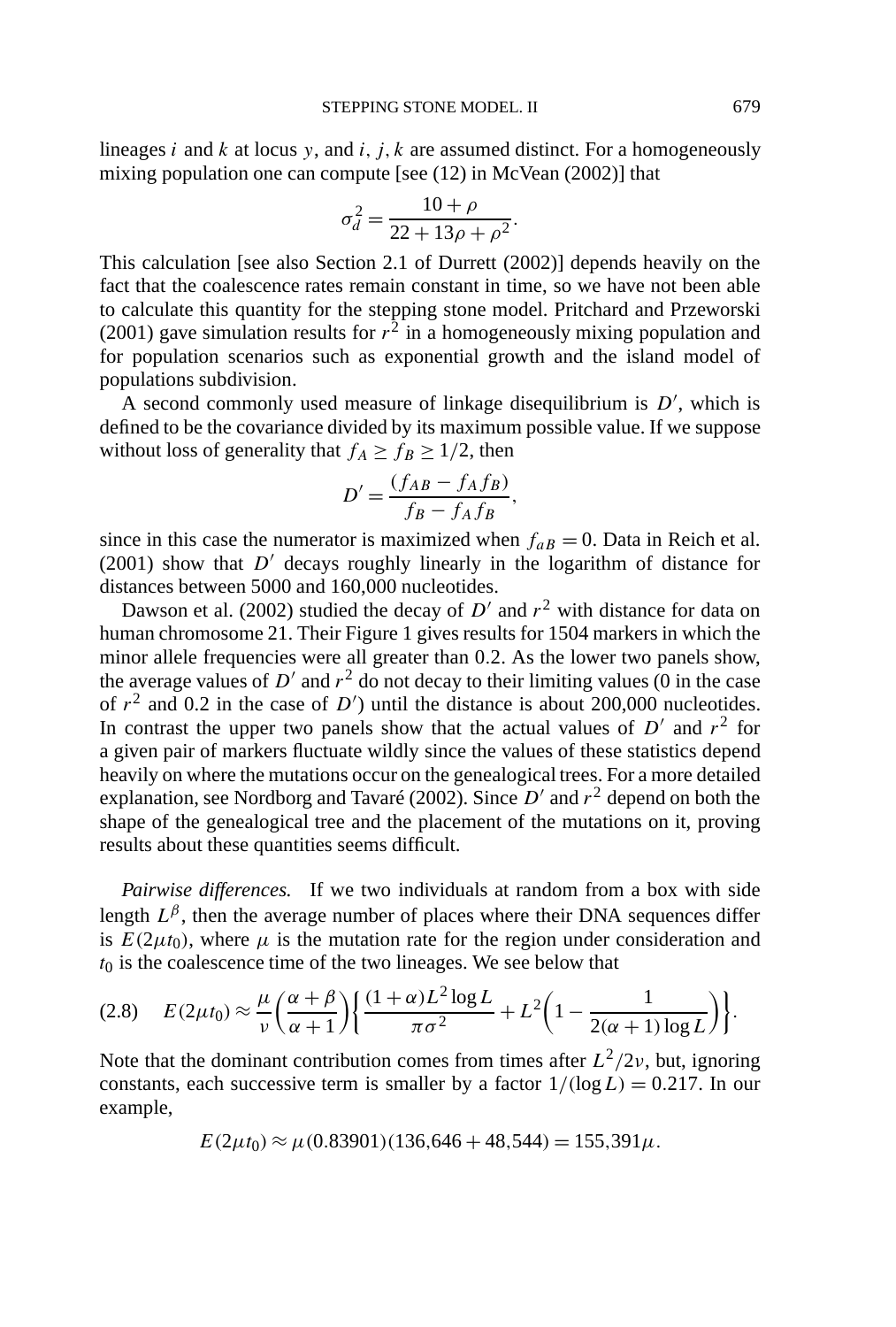Assuming that  $\mu = 10^{-8}$ , this is 1.55 × 10<sup>-3</sup>, which is in reasonable agreement with the rule of thumb which says that roughly 1*/*1000 nucleotides differ between two humans.

PROOF OF (2.8). Using (2.3) and (2.4) in  $E(2\mu t_0) = \int_0^\infty P(2\mu t_0 \ge t) dt$  we have

$$
E(2\mu t_0) \approx \frac{\mu}{\nu} \Biggl\{ L^{2\beta} + \int_{L^{2\beta}}^{L^2} \frac{\alpha + \beta}{\alpha + \log t/2 \log L} dt + \left( \frac{\alpha + \beta}{\alpha + 1} \right) \int_0^\infty \exp\left( -s \frac{\pi \sigma^2}{(1 + \alpha) L^2 \log L} \right) ds \Biggr\}.
$$

As in the recombination calculation, the second integral is easy to evaluate exactly. To approximate the first we can observe that it is at least  $(L^2 - L^{2\beta})(\alpha + \beta)$ /  $(\alpha + 1)$ . For a bound in the other direction we change variables  $t = rL^2$  to get

$$
\left(\frac{\alpha+\beta}{\alpha+1}\right)L^2 \int_{1/L^{2-2\beta}}^1 \frac{\alpha+1}{\alpha+1 + \log r/2 \log L} dr
$$
  
= 
$$
\left(\frac{\alpha+\beta}{\alpha+1}\right)L^2 \int_{1/L^{2-2\beta}}^1 \frac{dr}{1 + \log r/(2(\alpha+1)\log L)}.
$$

Using  $1 > (1 + x)(1 - x)$  now we have that the above is

$$
\geq \left(\frac{\alpha+\beta}{\alpha+1}\right)L^2 \int_{1/L^{2-2\beta}}^1 \left(1 - \frac{\log r}{2(\alpha+1)\log L}\right) dr
$$

$$
\approx \left(\frac{\alpha+\beta}{\alpha+1}\right)L^2 \left(1 - \frac{1}{2(\alpha+1)\log L}\right),
$$

where in the second step we have used the fact that the antiderivative of  $\log r$ is  $r \log r - r$  and we have ignored the contribution for the lower limit which is of order  $L^{-2(1-\beta)}$ . By using the second-order approximation  $1/(1 + x) \approx$  $1 - x + x<sup>2</sup>$  we can see that the error in the lower bound in the previous display is  $O(L^2/(\log L)^2)$ . Dropping the smaller term  $L^{2\beta}$  and combining our formulas gives the desired result.  $\square$ 

*Larger samples.* To understand properties of larger samples we use the time scale on which the genealogy is the ordinary coalescent, but mutations occur at a time-dependent rate. The first step is to compute the mutation rate. Equations (2.1) and (2.2) together imply that

when 
$$
L^{2\beta} \le t \le L^2
$$
,  $\frac{t}{2\nu} \to \log\left(\frac{\alpha + \log t/2 \log L}{\alpha + \beta}\right)$ ;  
\nwhen  $t \ge L^2$ ,  $\frac{t}{2\nu} \to \log\left(\frac{\alpha + 1}{\alpha + \beta}\right) + (t - L^2) \frac{\pi \sigma^2}{(1 + \alpha)L^2 \log L}$ .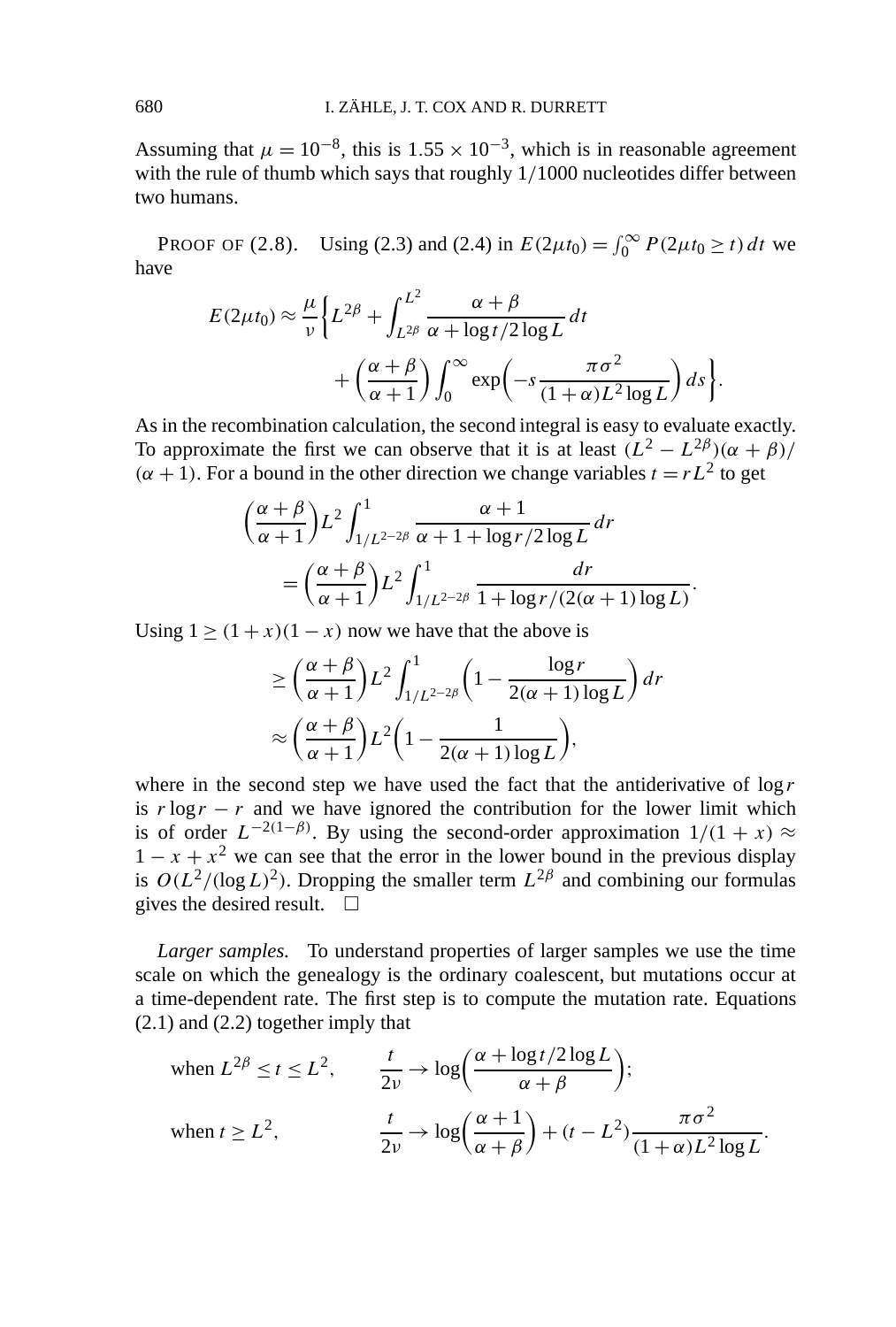Setting the right-hand side equal to  $u$  and solving, we see that if  $u$  is the time variable for the coalescent and  $u_1 = \log(\frac{\alpha+1}{\alpha+\beta})$ , then

when 
$$
0 \le u \le u_1
$$
,  $t = \exp\left(\left[(\alpha + \beta)e^u - \alpha\right](2\log L)\right);$   
when  $u \ge u_1$ ,  $t = L^2 + \left\{u - \log\left(\frac{\alpha + 1}{\alpha + \beta}\right)\right\} \frac{(1 + \alpha)L^2 \log L}{\pi \sigma^2}.$ 

Differentiating we have

when 
$$
0 \le u \le u_1
$$
, 
$$
\frac{dt}{du} = t(u)(\alpha + \beta)e^u(2\log L);
$$
  
when  $u \ge u_1$ , 
$$
\frac{dt}{du} = \frac{(1+\alpha)L^2 \log L}{\pi \sigma^2}.
$$

In the second time interval the mutation rate is constant and has rate

$$
\frac{\mu}{2\nu}\cdot\frac{(1+\alpha)L^2\log L}{\pi\sigma^2}.
$$

The first time interval is the set of  $u_{\gamma} = \log((\alpha + \gamma)/(\alpha + \beta))$  with  $\beta \le \gamma \le 1$ . At these times we have  $t(u<sub>\gamma</sub>) = L<sup>2</sup>\gamma$  and hence mutation rate

$$
\frac{\mu}{2\nu}\cdot(\alpha+\gamma)L^{2\gamma}\log L.
$$

To see what this means, suppose that the mutation rate is  $\mu = 10^{-8}$  per nucleotide and consider a region with 10,000 nucleotides [roughly the size of the core haplotypes in the G6PD example in Sabeti et al. (2002)]. Then using the calculation after (2.8), the mutation rate is

$$
\text{for } u \ge u_1, \qquad 10^{-4} \cdot \frac{136,646}{2} = 6.83;
$$
\n
$$
\text{when } u = u_\gamma, \qquad \frac{10^{-4}}{0.4} \cdot (2.7287 + \gamma)10^{4\gamma} (4.6051) = (15.71 + 5.75\gamma)10^{4(\gamma - 1)}.
$$

When  $\gamma = 1$  the rate is 21.46. There is a discontinuity in the rate at  $u_1$  due to the different ways in which the process is scaled for  $t \le L^2/(2\nu)$  and  $t \ge L^2/(2\nu)$ . The rate is very large at the end of the first interval, but is large for only a short time. For a picture, see Figure 2. By calculations after (2.8), for a sample of size 2 from a region with 10,000 nucleotides, an average of 4.07 mutations occur before  $u_1$  and an average of 11.46 occur after  $u_1$ . The previous calculation shows that those that occur before  $u_1$  occur close to that time. Since the rate decays exponentially fast as we move back toward time 0, this suggests that in a large sample, the first mutations occur after a considerable amount of coalescence has occurred, leading to large sets of individuals with identical mutation patterns (i.e., haplotype structure in the data).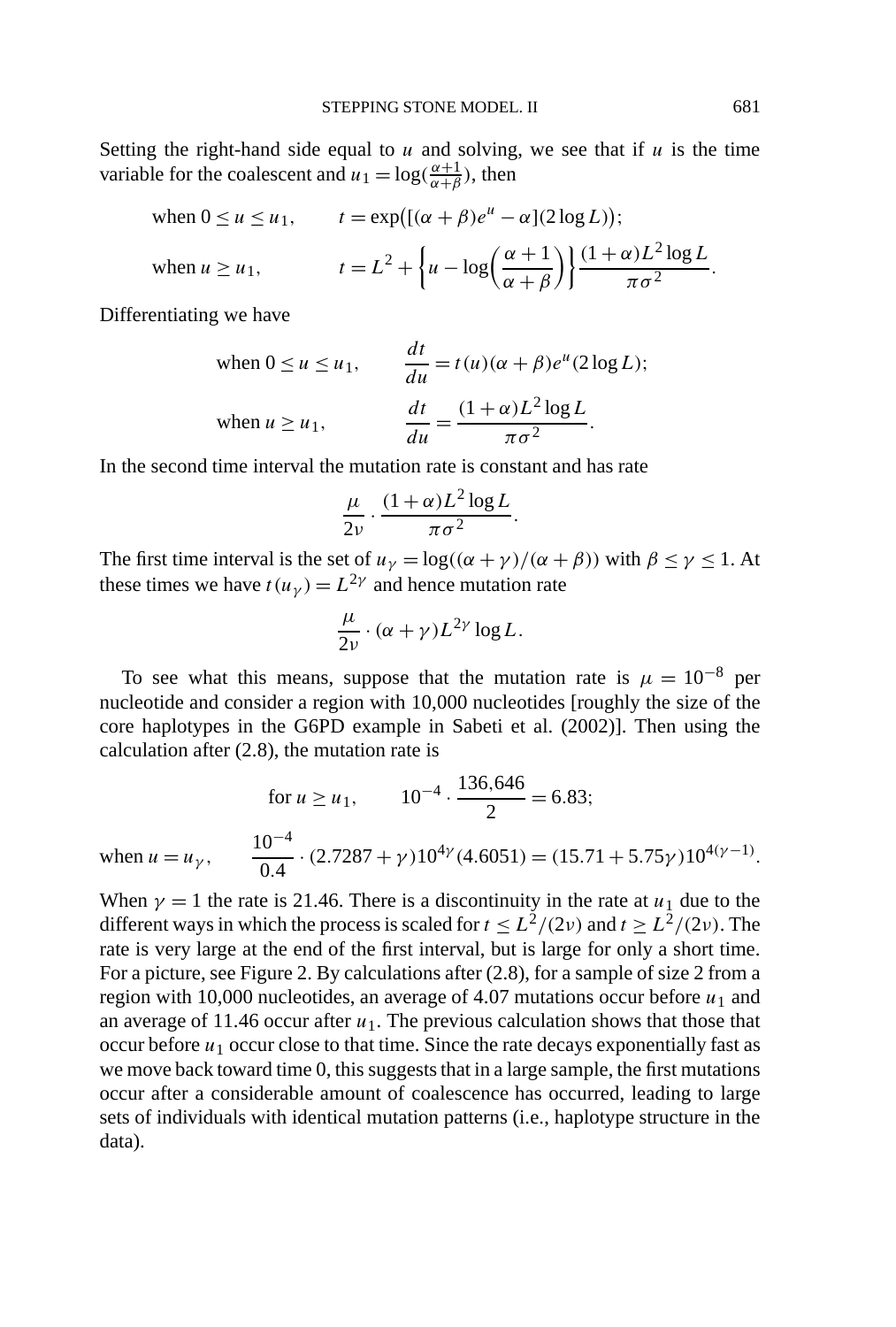

FIG. 2. *Mutation rate in the coalescent as a function of time*.



FIG. 3. *Probability of no recombination before coalescence compared to the probability that the coalescence time of the a locus is equal to that of the b locus in the homogeneously mixing case*. *In our case there should be a more substantial difference since a recombination will put the a and b loci which just separated into the same or nearby colonies*.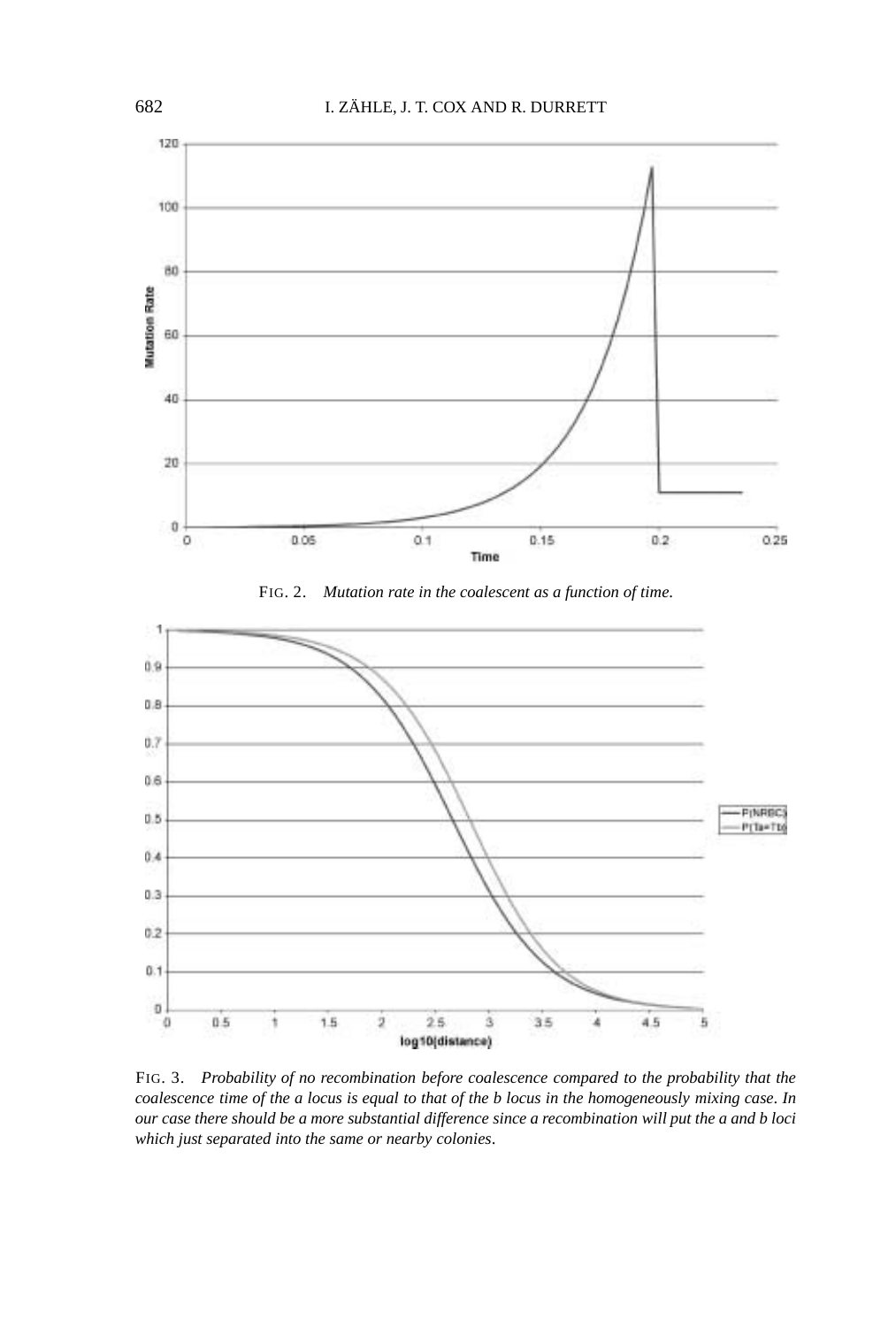**3. Proof of Theorem 1.** Let  $\kappa_L = 1 - (2 \log \log L)/\log L$  and recall that  $\Gamma(L, c, \delta) = (L^{\delta}/\log L, c\delta L^{\delta}\log L)$ . Our first step is to show that up to time  $L^{2k}L/(2\nu) = L^2/(2\nu(\log L)^4)$  the particles do not know that they are on the torus. We then show that (a) if  $\beta \leq \kappa_L$ , then the probability  $t_0$  occurs between times  $L^{2k}L/(2\nu)$  and  $L^2/(2\nu)$  is small, and (b) if  $\kappa_L \leq \beta \leq 1$ , the probability  $t_0$  occurs before time  $L^2/(2\nu)$  is small.

By rotation invariance we can suppose without loss of generality that  $0 \in A$ . We suppose that our random walks  $X_t$  on the torus are constructed from a random walk  $W_t$  on  $\mathbb{Z}^d$  (with kernel *p* and jump rate 1) so that  $X_t = W_t \text{ mod } L$ . Let  $P_x$ denote the probability distribution when the random walk is started in *x*. Note that the variance of *p* is  $v\sigma^2$ . Using the  $L^2$  maximal inequality for martingales,  $(a + b)^2 \le 4(a^2 + b^2)$  and  $|x_i| \le c\beta L^{\beta} \log L$ , and then  $\beta \le \kappa_L$ , we can estimate that for  $x_i \in A \in \mathcal{G}(L, n, c, \delta)$ ,

$$
P_{x_i}\Big(\max_{0 \le t \le L^2/(2\nu(\log L)^4)} |W_t| > \frac{L}{3}\Big)
$$
  
\n
$$
\le \frac{C}{L^2} E_{x_i} [|W_{L^2/(2\nu(\log L)^4)}|^2]
$$
  
\n
$$
\le \frac{C}{L^2} (|x_i|^2 + E_{x_i} [|W_{L^2/(2\nu(\log L)^4)} - x_i|^2])
$$
  
\n
$$
\le \frac{C}{L^2} \Big(\frac{c^2 L^2 (\log L)^2}{(\log L)^4} + \frac{\sigma^2 L^2}{(\log L)^4}\Big),
$$

which converges to 0 as  $L \to \infty$ . (Here and in similar estimates below the constant *C* may change from line to line.) This means we can study the system on  $\mathbb{Z}^2$ .

We begin with some preliminary results for random walks on  $\mathbb{Z}^2$ . Many of these facts and their proofs are standard. We give the details because we need to know the results are uniform in various parameters. Let  $\bar{X}_t = W_t^1 - W_t^2$  be the difference of two independent continuous time random walks with kernel *p* and jump rate 1. Since  $p$  is symmetric,  $\bar{X}_t$  is a continuous time random walk with kernel  $p$  and jump rate 2. Taking the special form of  $p$  into account, we define  $Y_t = \overline{X}_{t/(2\nu)}$ , which is a continuous time random walk with kernel q and jump rate 1. Let  $\overline{T}_0 = \inf\{t \geq 0 : \overline{X}_t = 0\}$  be the first hitting time of the origin and let  $T_0^* = \inf\{t \ge 0 : Y_t = 0\}$  be the corresponding time for *Y*. Since a trivial time change separates the two processes, we can study either one. In general we choose to study  $Y_t$ , which has the annoying factor  $\nu$  eliminated. Recall that  $P_0$  denotes the probability distribution when the random walk is started in 0. By  $P_q$  we mean that the starting point is chosen according to *q*.

LEMMA 3.1. *As*  $t \to \infty$ ,

$$
P_q(T_0^* > t) \sim \frac{2\pi\sigma^2}{\log t}.
$$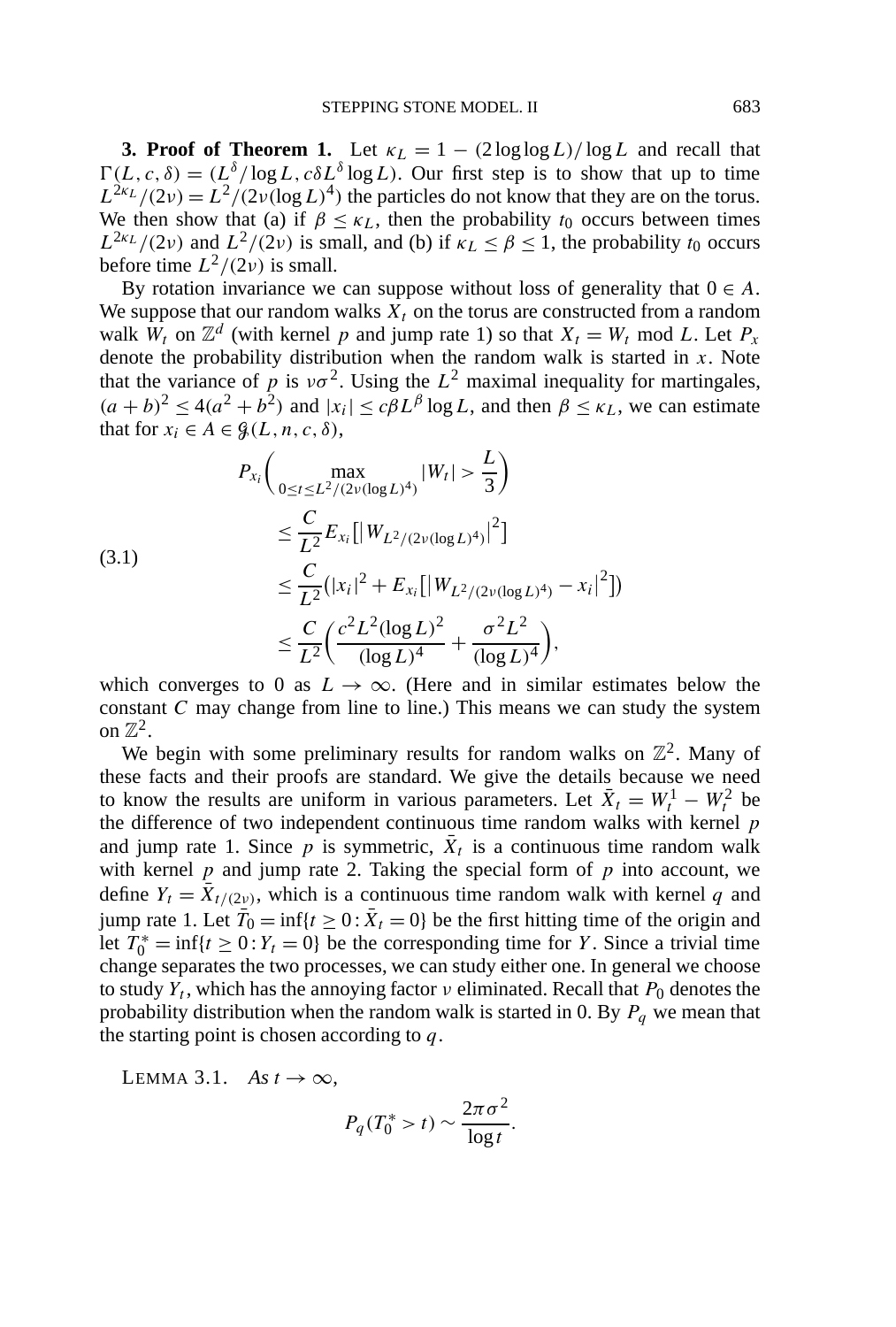PROOF. Decomposing according to the last visit to zero before time *t* (more precisely, the leaving time of the last visit),

$$
1 = \int_0^t P_0(Y_s = 0) P_q(T_0^* > t - s) ds + P_0(Y_t = 0).
$$

Dropping the −*s* we have

(3.2) 
$$
P_q(T_0^* > t) \leq \frac{1}{\int_0^t P_0(Y_s = 0) \, ds} \sim \frac{2\pi\sigma^2}{\log t}.
$$

That last statement can be seen as follows. The local central limit theorem gives

$$
\lim_{s \to \infty} (2\pi s P_0(Y_s = 0) - 1/\sigma^2) = 0.
$$

Integrating this yields  $\int_0^t P_0(Y_s = 0) ds \sim 2\pi \sigma^2 / \log t$ . A continuous time version of the local central limit theorem can be found, for instance, in Zähle [(2002), Proposition D.2].

For the lower bound we decompose by the last visit to zero before time  $t + t \log t$ and compute as before; hence

$$
1 = \int_0^{t+t \log t} P_0(Y_s = 0) P_q(T_0^* > t + t \log t - s) ds + P_0(Y_{t+t \log t} = 0).
$$

We split the integral at time  $t \log t$ . In the first part we estimate

$$
P_q(T_0^* > t + t \log t - s) \le P_q(T_0^* > t)
$$

and in the second part we estimate this probability by 1. We end up with

$$
(3.3) \tP_q(T_0^* > t) \ge \frac{1 - \int_{t \log t}^{t+t \log t} P_0(Y_s = 0) ds - P_0(Y_{t+t \log t} = 0)}{\int_0^{t \log t} P_0(Y_s = 0) ds}.
$$

Let  $I(s, t) = \int_s^t P_0(Y_r = 0) dr$ . Again by the local central limit theorem,  $I(0, t)$  $t \log t$ ) ∼  $\log t / 2\pi \sigma^2$ , while

$$
I(t \log t, t + t \log t) \sim \frac{1}{2\pi\sigma^2} \log\left(1 + \frac{1}{\log t}\right) \to 0.
$$

This completes the proof.  $\Box$ 

**LEMMA** 3.2. *Given*  $\beta_0$ *, there exists a constant C so that for all*  $L \ge L_0$  *and*  $\beta_0 \leq \gamma \leq 1$ ,

$$
P_q\bigg(\frac{L^{2\gamma}}{2(\log L)^{3/2}}\leq T_0^*
$$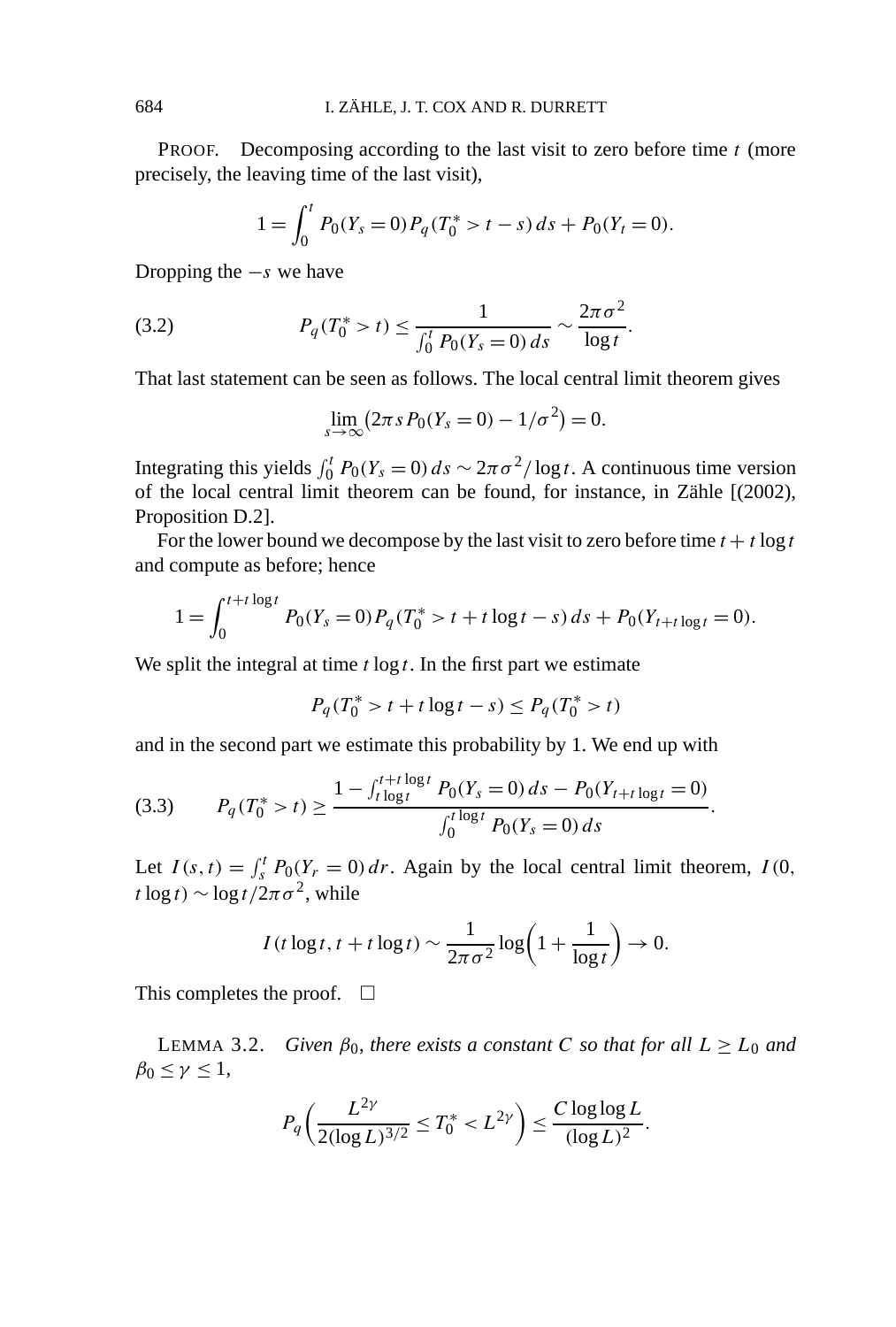PROOF. Let  $u_1 = L^{2\gamma}/2(\log L)^{3/2}$  and  $u_2 = L^{2\gamma}$ . By (3.2) and (3.3),

$$
P_q(u_1 < T_0^* \le u_2)
$$
\n
$$
\le \frac{1}{I(0, u_1)} - \frac{1 - I(u_2 \log u_2, u_2 + u_2 \log u_2)}{I(0, u_2 \log u_2)}
$$
\n
$$
= \frac{I(u_1, u_2 \log u_2) + I(0, u_1)I(u_2 \log u_2, u_2 + u_2 \log u_2)}{I(0, u_1)I(0, u_2 \log u_2)}.
$$

Using the local central limit theorem,

$$
I(0, u_1) \sim \frac{\log u_1}{2\pi\sigma^2} \sim \frac{\gamma \log L}{\pi\sigma^2},
$$
  
\n
$$
I(0, u_2 \log u_2) \sim \frac{\log (u_2 \log u_2)}{2\pi\sigma^2} \sim \frac{\gamma \log L}{\pi\sigma^2},
$$
  
\n
$$
I(u_1, u_2 \log u_2) \sim \frac{\log (u_2 \log u_2) - \log u_1}{2\pi\sigma^2}
$$
  
\n
$$
= \frac{\log(2\gamma \log L) + \log(2(\log L)^{3/2})}{2\pi\sigma^2} \sim \frac{5 \log \log L}{4\pi\sigma^2},
$$

 $I(u_2 \log u_2, u_2 + u_2 \log u_2) \to 0.$ 

Plugging these results into the previous formula gives the result.  $\Box$ 

Let  $R_0 = 0$  and, for  $k \ge 1$ , let  $Q_k$  be the first time the random walk  $Y_t$  leaves colony 0 after time  $R_{k-1}$  and let  $R_k$  be the first hitting time of 0 after time  $Q_k$ , that is,

$$
Q_k = \inf\{s > R_{k-1} : Y_s \neq 0\},\,
$$
  

$$
R_k = \inf\{s > Q_k : Y_s = 0\},\,
$$

and let  $K = \min\{k \geq 1 : R_k - Q_k > L^{2\gamma}\}\$ . Then *K* is geometric with success probability

$$
\vartheta=P_q(T_0^*>L^{2\gamma}).
$$

Consider  $Y_t$  as a random walk with jump rate  $1/v$  and jump kernel p and let  $N_k$ be the number of jumps that land in colony 0 at times in  $[R_{k-1}, Q_k)$ . The  $N_k$  are independent and are geometric with success probability *ν*. Define O*<sup>L</sup>* to be the number of jumps that land in colony 0 before time  $L^{2\gamma}$  and let  $\mathcal{O}_K = \sum_{k=1}^K N_k$ . We are interested primarily in  $\mathcal{O}_L$ , but  $\mathcal{O}_K$  is easier to analyze since it is a sum of independent random variables. The next result shows that  $\mathcal{O}_L = \mathcal{O}_K$  with high probability.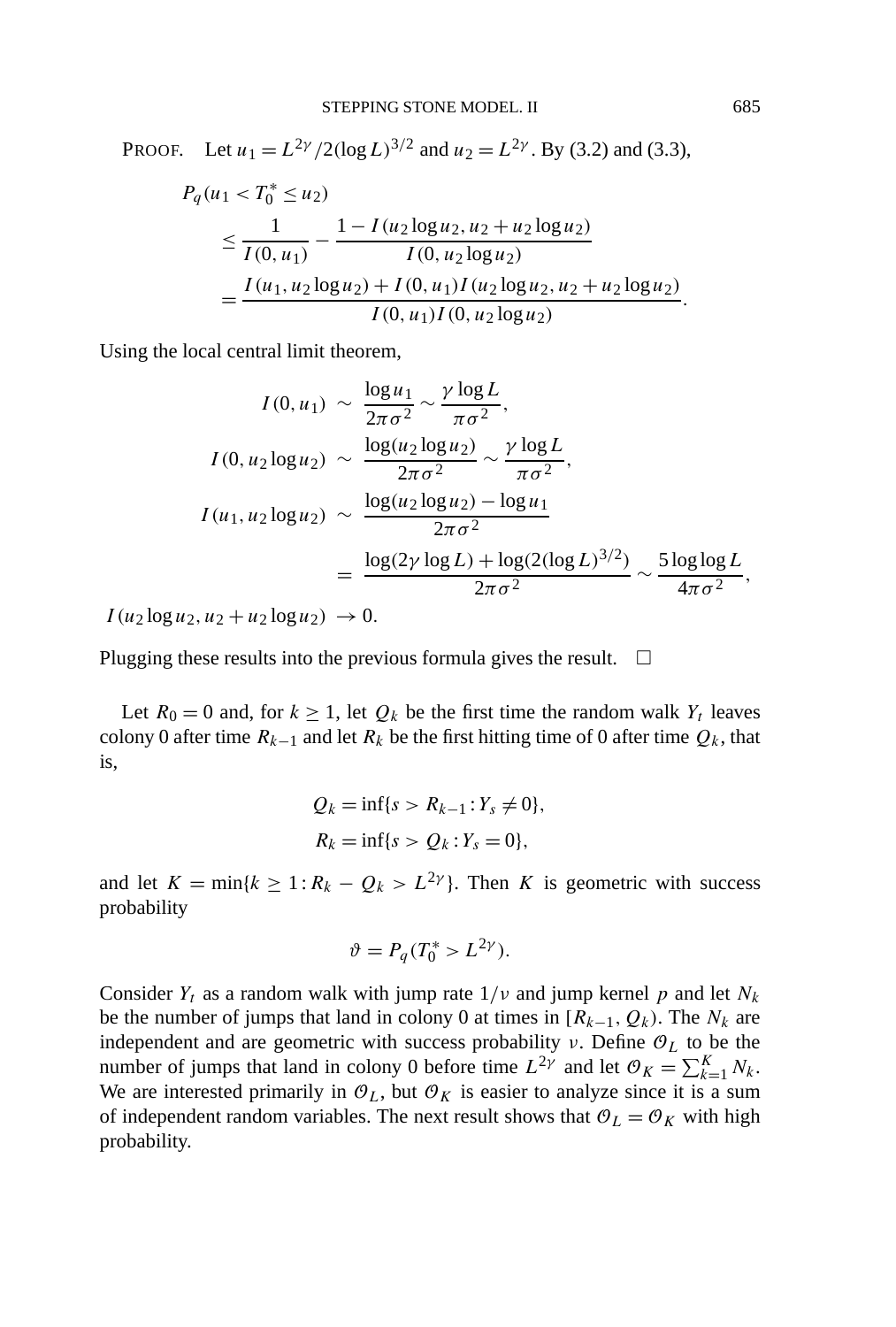LEMMA 3.3. *Given*  $0 < \beta_0 < 1$  *fixed, there is a constant C so that for*  $\beta_0 \leq \gamma \leq 1$  *and*  $L \geq L_0$ ,

$$
P_0(\mathcal{O}_K \neq \mathcal{O}_L) \le C \bigg( \frac{\log L}{L^{2\beta_0}} + \frac{1}{\sqrt{\log L}} + \frac{\log \log L}{\sqrt{\log L}} \bigg).
$$

PROOF. Since  $R_K - Q_K > L^{2\gamma}$ , it is enough to bound  $P_0(Q_K \geq L^{2\gamma})$ . We decompose

(3.4) 
$$
Q_K = \sum_{k=1}^K (Q_k - R_{k-1}) + \sum_{k=1}^{K-1} (R_k - Q_k).
$$

Note that  $Q_k - R_{k-1}$  is a sum of  $N_k$  independent exponential variables with mean *ν*. Hence  $E_0[Q_k - R_{k-1}] = 1$ . For the first sum on the right-hand side of (3.4) we use Markov's inequality and Lemma 3.1 to conclude

$$
P_0\left(\sum_{k=1}^K (Q_k - R_{k-1}) \ge \frac{L^{2\gamma}}{2}\right) \le \frac{2}{L^{2\gamma}} E_0\left[\sum_{k=1}^K (Q_k - R_{k-1})\right]
$$

$$
= \frac{2}{\vartheta L^{2\gamma}} \le C \frac{\gamma \log L}{L^{2\gamma}} \le C \frac{\log L}{L^{2\beta_0}}.
$$

For the second sum in (3.4) note that if  $K < (\log L)^{3/2}$  and  $G = \{R_k - Q_k <$ *L*<sup>2*γ*</sup> /(2(log *L*)<sup>3/2</sup>) for all *k* < *K*}, then

$$
\sum_{k=1}^{K-1} (R_k - Q_k) < \frac{L^{2\gamma}}{2}.
$$

Next, by Markov's inequality and by Lemma 3.1,

$$
P_0(K \ge (\log L)^{3/2}) \le \frac{E_0 K}{(\log L)^{3/2}} = \frac{1}{\vartheta (\log L)^{3/2}} \le \frac{C}{\sqrt{\log L}}.
$$

Furthermore, since  $R_k - Q_k \leq L^{2\gamma}$  for  $k < K$ , using Lemma 3.2 gives

$$
P_0(G^c \cap \{K < (\log L)^{3/2}\}) \le (\log L)^{3/2} P_q\left(\frac{L^{2\gamma}}{2(\log L)^{3/2}} < T_0^* \le L^{2\gamma}\right) \le \frac{C \log \log L}{\sqrt{\log L}}.
$$

Combining our estimates gives the indicated result.  $\Box$ 

We are now ready to start to estimate the time for two lineages to coalesce. The first step is to consider the coalescence time when they start in the same colony. Then we study the time required to come to the same colony.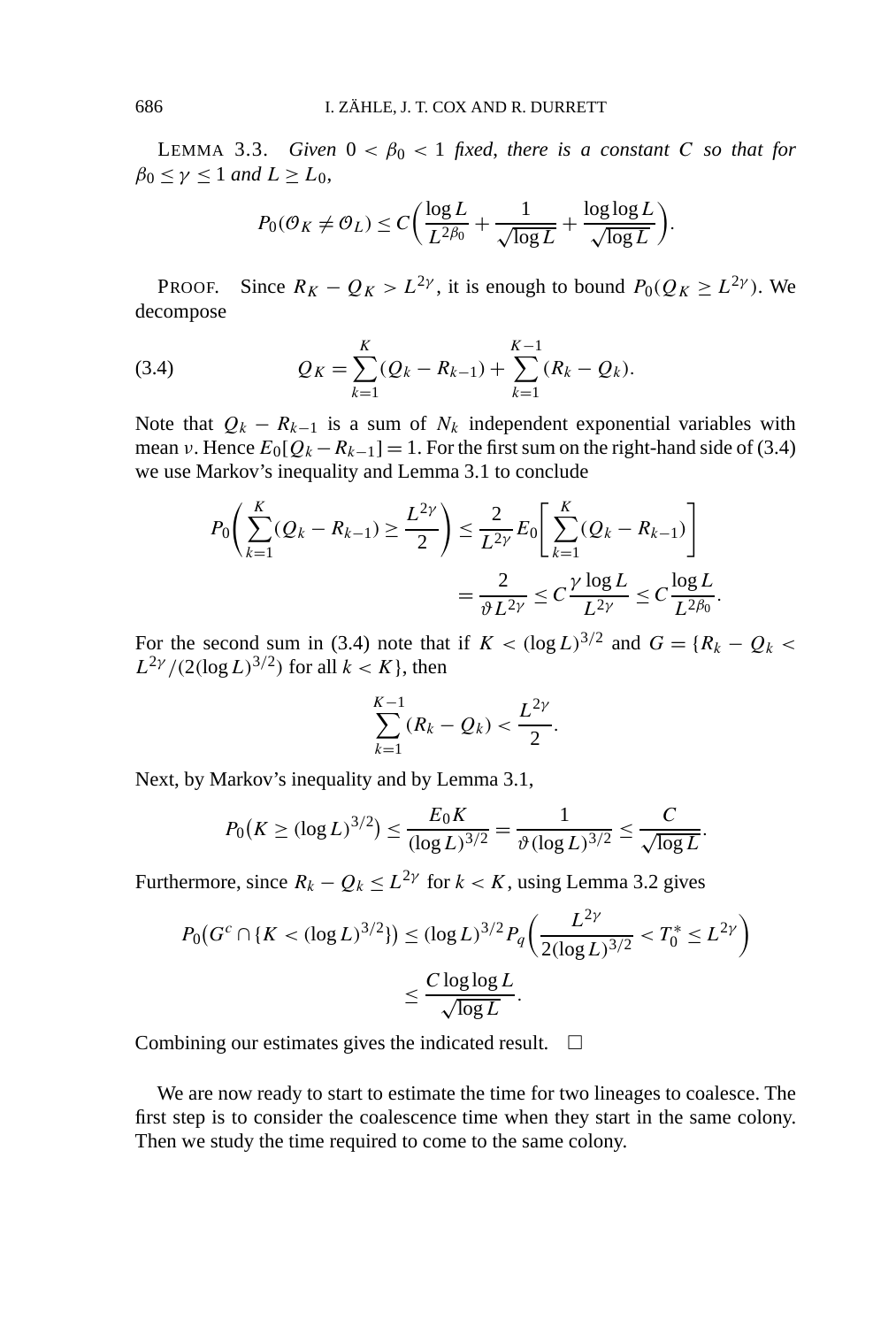LEMMA 3.4. *If*  $2N\pi\sigma^2 v/\log L \to \alpha$ , *then as*  $L \to \infty$ ,

$$
\sup_{\beta_0 \le \gamma \le \kappa_L} \left| P_0(t_0^* > L^{2\gamma}) - \frac{\alpha}{\alpha + \gamma} \right| \to 0.
$$

PROOF. Since the probability of coalescence when two lineages land in the same colony is 1*/*2*N*,

$$
P_0(t_0^* > L^{2\gamma}) = E_0 \left(1 - \frac{1}{2N}\right)^{\mathcal{O}_L}.
$$

Since  $\mathcal{O}_L \leq \mathcal{O}_K$ , we have

$$
0 \le E_0 \left(1 - \frac{1}{2N}\right)^{\mathcal{O}_L} - E_0 \left(1 - \frac{1}{2N}\right)^{\mathcal{O}_K} \le P_0(\mathcal{O}_L \ne \mathcal{O}_K) \to 0
$$

by Lemma 3.3. Since  $\mathcal{O}_K$  is geometric with success probability  $\vartheta v$ ,

$$
E_0 \left( 1 - \frac{1}{2N} \right)^{\mathcal{O}_K} = \sum_{k=1}^{\infty} \vartheta \nu (1 - \vartheta \nu)^{k-1} \left( 1 - \frac{1}{2N} \right)^k
$$

$$
= \frac{\vartheta \nu (1 - 1/2N)}{\vartheta \nu (1 - 1/2N) + (1/2N)}.
$$

By Lemma 3.1,  $2N\vartheta v \to \alpha/\gamma$  uniformly for  $\beta_0 \le \gamma \le 1$ , which completes the proof.  $\square$ 

LEMMA 3.5. *For any fixed*  $\rho > 0$ , *there exists a constant*  $C_{\rho}$  *so that for all x and*  $u \geq u_0$ *, where*  $u_0 < \infty$ *,* 

$$
P_x(Y_s = 0 \text{ for some } s \in [u/(\log u)^{\rho}, u)) \leq \frac{C_{\rho} \log \log u}{\log u}.
$$

PROOF. By considering time  $\tau_0$  of the first visit to 0 after time  $u/(\log u)$ <sup> $\rho$ </sup> we have

$$
\int_{u/(\log u)^{\rho}}^{2u} P_x(Y_s=0) \, ds = \int_{u/(\log u)^{\rho}}^{2u} P_x(\tau_0 \in dt) \int_0^{2u-t} ds \, P_0(Y_s=0).
$$

Now we replace the first integral on the right-hand side by  $\int_{u/(\log u)^{\rho}}^{u}$  and then replace the second integral by  $\int_0^u$ . This yields the estimate

$$
P_x(Y_s = 0 \text{ for some } s \in [u/(\log u)^{\rho}, u)) \cdot \int_0^u P_0(Y_s = 0) ds
$$
  

$$
\leq \int_{u/(\log u)^{\rho}}^{2u} P_x(Y_s = 0) ds.
$$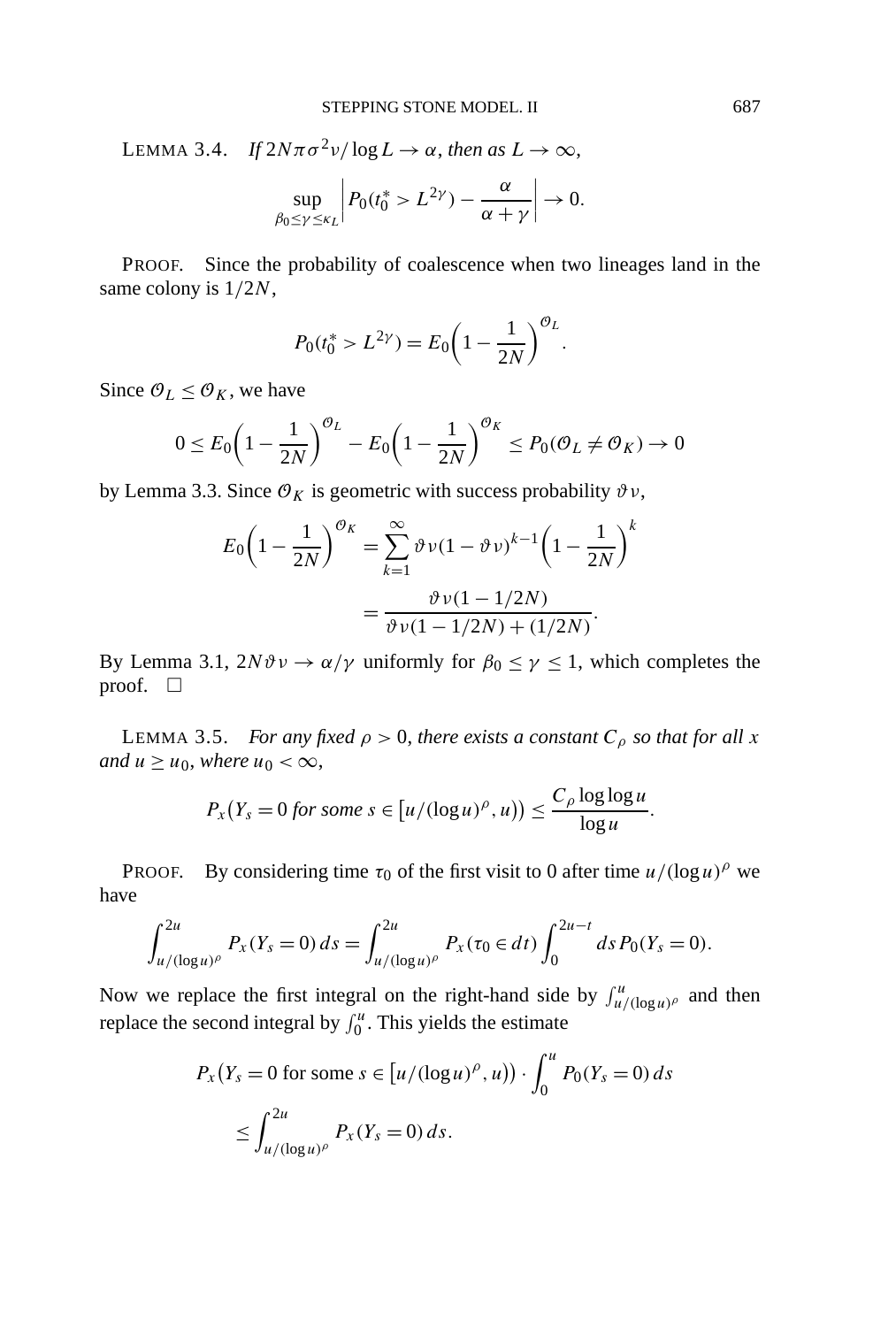The local central limit theorem shows that if  $\phi$  is the limiting normal density function, then

$$
\sup_{x \in \mathbb{Z}^2} |s P_0(Y_s = x) - \phi(x/s^{1/2})| \to 0 \quad \text{as } s \to \infty.
$$

From this it follows that if  $u \geq u_0$ , the probability of interest is bounded by

$$
\frac{C \int_{u/(\log u)^{\rho}}^{2u} 1/s \, ds}{\log u} \le \frac{C_{\rho} \log \log u}{\log u},
$$

which gives the desired result.  $\square$ 

LEMMA 3.6. *There exists*

$$
\sup_{\beta_0 \le \beta \le \gamma \le \kappa_L} \sup_{|x| \in \Gamma(L,c,\beta)} \left| P_x(T_0^* \le L^{2\gamma}) - \left(1 - \frac{\beta}{\gamma}\right) \right| \to 0.
$$

PROOF. The  $L^2$  maximal inequality for martingales implies that

$$
P_{y}(T_0^* \le |y|^2/\log|y|) \le P_0\bigg(\max_{0 \le t \le |y|^2/\log|y|} |Y_t| \ge |y|\bigg) \le C/(\log|y|).
$$

Using this result with Lemma 3.5 for  $u = |y|^2 (\log |y|)^5$  and  $\rho = 6$  it follows that

(3.5) 
$$
P_{y}(T_0^* \le |y|^2 (\log |y|)^5) \le \frac{C}{\log |y|} + \frac{C' \log \log |y|}{\log |y|}.
$$

Recalling that  $\Gamma(L, c, \beta) = (L^{\beta}/\log L, c\beta L^{\beta} \log L)$ , we have for  $\beta_0 \le \beta \le 1$  and *L* large enough

$$
\sup_{|y| \in \Gamma(L,c,\beta)} P_y(T_0^* \le |y|^2 (\log |y|)^5) \le \frac{C}{\log L} + \frac{C' \log \log L}{\log L}.
$$

Repeating the reasoning from the proof of Lemmas 3.1 and 3.5 shows that

$$
p^* \equiv P_x(Y_s = 0 \text{ for some } s \in [L^{2\beta}(\log L)^5, L^{2\gamma}])
$$
  
 
$$
\geq \frac{\int_{L^{2\beta}(\log L)^5}^{L^{2\gamma}} P_x(Y_s = 0) ds}{\int_0^{L^{2\gamma}} P_0(Y_s = 0) ds}.
$$

In the other direction,

$$
p^* \le \frac{\int_{L^{2\beta}}^{2L^{2\gamma}}(\log L)^5 \, P_x(Y_s=0) \, ds}{\int_0^{L^{2\gamma}} P_0(Y_s=0) \, ds}.
$$

The local central limit theorem implies that

$$
\sup_{\beta_0 \leq \beta \leq \gamma \leq \kappa_L} \sup_{|x| \in \Gamma(L,c,\beta)} \sup_{s \in [L^{2\beta}(\log L)^5,2L^{2\gamma}]} |sP_x(Y_s=0) - 1/2\pi\sigma^2| \to 0.
$$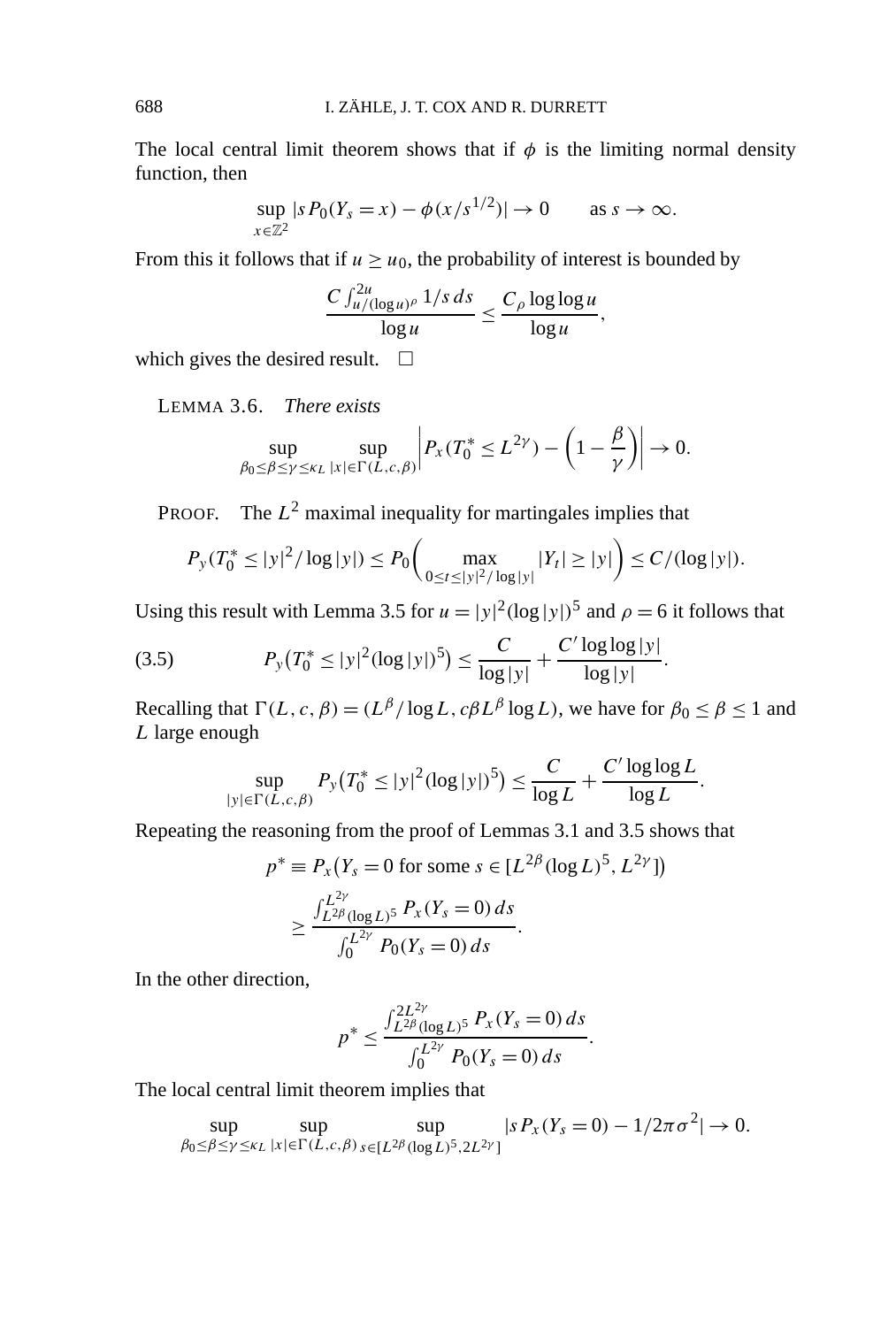Combining these estimates we have that if  $\beta_0 \le \beta \le \gamma \le \kappa_L$  and  $\varepsilon > 0$ , then if *L* is large,

$$
(1 - \varepsilon) \frac{2\gamma \log L - 2\beta \log L - 5 \log \log L}{2\gamma \log L}
$$
  

$$
\le p^* \le (1 + \varepsilon) \frac{\log 2 + 2\gamma \log L - 2\beta \log L - 5 \log \log L}{2\gamma \log L}
$$

and we have the desired result.  $\square$ 

The final step is to combine Lemmas 3.4–3.6.

PROOF OF THEOREM 1. Recall that  $T_0^* = \inf\{t \ge 0 : Y_t = 0\}$ , where  $Y_t$  is a continuous time random walk on  $\mathbb{Z}^2$  with kernel *q* and jump rate 1. That means  $T_0^*$  is the time two lineages need to come to the same colony but after a time change with  $2\nu$  in the system on  $\mathbb{Z}^2$ . Let  $t_0^*$  be the coalescing time after the same time change in the system on  $\mathbb{Z}^2$ . Decomposing according to the value of  $T_0^*$ ,

$$
P_x(t_0^* > L^{2\gamma}) = P_x(T_0^* > L^{2\gamma}/2, t_0^* > L^{2\gamma}) + P_x(T_0^* \le L^{2\gamma}/2, t_0^* > L^{2\gamma}).
$$

For the first term on the right-hand side we note that if  $L^{2\beta_0} \ge u_0$ , then Lemma 3.5 with  $\rho = 1$  implies that for  $\beta_0 \le \beta \le \gamma \le \kappa_L$  and all *x*,

$$
0 \le P_x \left( T_0^* > \frac{L^{2\gamma}}{2}, t_0^* > L^{2\gamma} \right) - P_x (T_0^* > L^{2\gamma})
$$
  

$$
\le P_x \left( \frac{L^{2\gamma}}{2} < T_0^* \le L^{2\gamma} \right) \le \frac{C \log \log L}{\log L}.
$$

For the second term we note that if  $L^{2\beta_0} \ge u_0$ , then Lemma 3.5 implies

$$
0 \le P_x \left( T_0^* \le \frac{L^{2\gamma}}{2}, t_0^* > L^{2\gamma} \right) - P_x \left( T_0^* \le \frac{L^{2\gamma}}{2} \right) P_0(t_0^* > L^{2\gamma})
$$
  

$$
\le P_x \left( T_0^* \le \frac{L^{2\gamma}}{2} \right) P_0 \left( \frac{L^{2\gamma}}{2} < t_0^* \le L^{2\gamma} \right) \le \frac{C \log \log L}{\log L}.
$$

Using Lemmas 3.4 and 3.6 now it follows that

$$
\sup_{\beta_0 \leq \beta \leq \gamma \leq \kappa_L} \sup_{|x| \in \Gamma(L, c, \beta)} \left| P_x(t_0^* > L^{2\gamma}) - \left(\frac{\beta}{\gamma} + \left(1 - \frac{\beta}{\gamma}\right) \frac{\alpha}{\alpha + \gamma}\right) \right| \to 0,
$$

which is the desired result up to *κL*.

It remains to show that (a) if  $\beta \leq \kappa_L = 1 - (2 \log \log L)/\log L$ , then the probability  $t_0$  occurs between times  $L^2/(2\nu(\log L)^4)$  and  $L^2/(2\nu)$  is small, and (b) if  $\kappa_L \leq \beta \leq 1$ , the probability  $t_0$  occurs before time  $L^2/(2\nu)$  is small. Let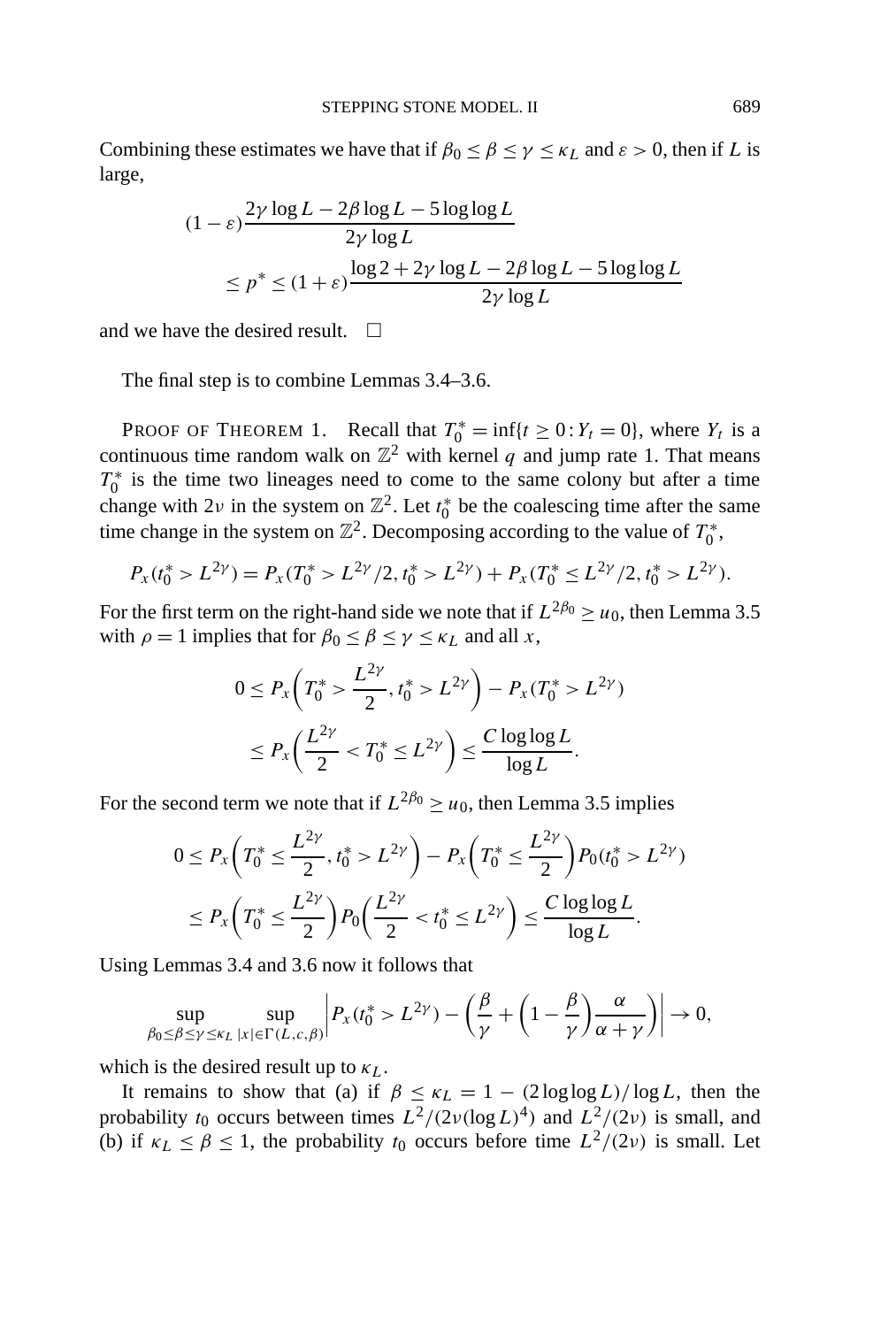$\hat{X}_t = X_t^1 - X_t^2$  be the difference random walk of two independent continuous time random walks on the torus with kernel *p* and jump rate 1 and let  $\hat{Y}_t = \hat{X}_{t/(2\nu)}$ . Let  $\hat{T}_0$  and  $\hat{T}_0^*$  be the hitting times of 0 for  $\hat{X}_t$  and  $\hat{Y}_t$ .

LEMMA 3.7. *There is a constant C so that for all L* and  $x \in \Lambda(L)$ ,

$$
P_{x}(\hat{Y}_{s}=0)\leq \frac{C}{s\wedge L^{2}}.
$$

PROOF. This is straightforward given the estimates in the Appendix of Cox and Durrett (2002). First consider  $s \leq L^2$ . In this case one can use a local central limit theorem from Bhattacharya and Rao (1976) for random walks on  $\mathbb{Z}^2$  and sum over  $zL^2$  for  $z \in \mathbb{Z}^2$  to prove the result. The result extends to  $s \geq L^2$  by noting that the Markov property implies that the largest value of  $P_x(\hat{Y}_s = 0)$  is decreasing in *s*.  $\Box$ 

Using Lemma 3.7 and repeating the proof of Lemma 3.5 shows:

LEMMA 3.8. *If*  $L \ge L_0$ , *then* 

$$
P_{x}\left(\hat{Y}_{s}=0 \text{ for some } s \in \left[\frac{L^{2}}{(\log L)^{4}}, L^{2}\right]\right) \leq \frac{C_{\rho} \log \log L}{\log L}.
$$

**PROOF.** By considering the first visit to 0 after time  $L^2/(\log L)^4$  we have

$$
P_x(\hat{Y}_s = 0 \text{ for some } s \in [L^2/(\log L)^4, L^2]) \cdot \int_0^{L^2} P_0(\hat{Y}_s = 0) ds
$$
  

$$
\leq \int_{L^2/(\log L)^4}^{2L^2} P_x(\hat{Y}_s = 0) ds.
$$

Lemma 3.7 gives an upper bound on the right-hand side. To get a lower bound on the integral that involves  $P_0$ , we stop at time  $L^2/(\log L)^4$ . The estimate in (3.1) shows that up to this time the random walk does not realize it is not on  $\mathbb{Z}^2$ , so using the local central limit theorem we conclude that if  $L \ge L_0$ , the probability of interest is bounded by

$$
\frac{C \int_{L^2/(\log L)^4}^{2L^2} 1/(s \wedge L^2) ds}{\log L} \le \frac{C_\rho \log \log L}{\log L},
$$

which gives the desired result.  $\square$ 

Lemma 3.8 gives (a). To establish (b) now, we note that arguing as in the proof of (3.5) but using Lemma 3.5 with  $\rho = 7$  gives

$$
P_x(\hat{T}_0^* \leq |x|^2 (\log |x|)^6) \leq \frac{C \log \log L}{\log L}.
$$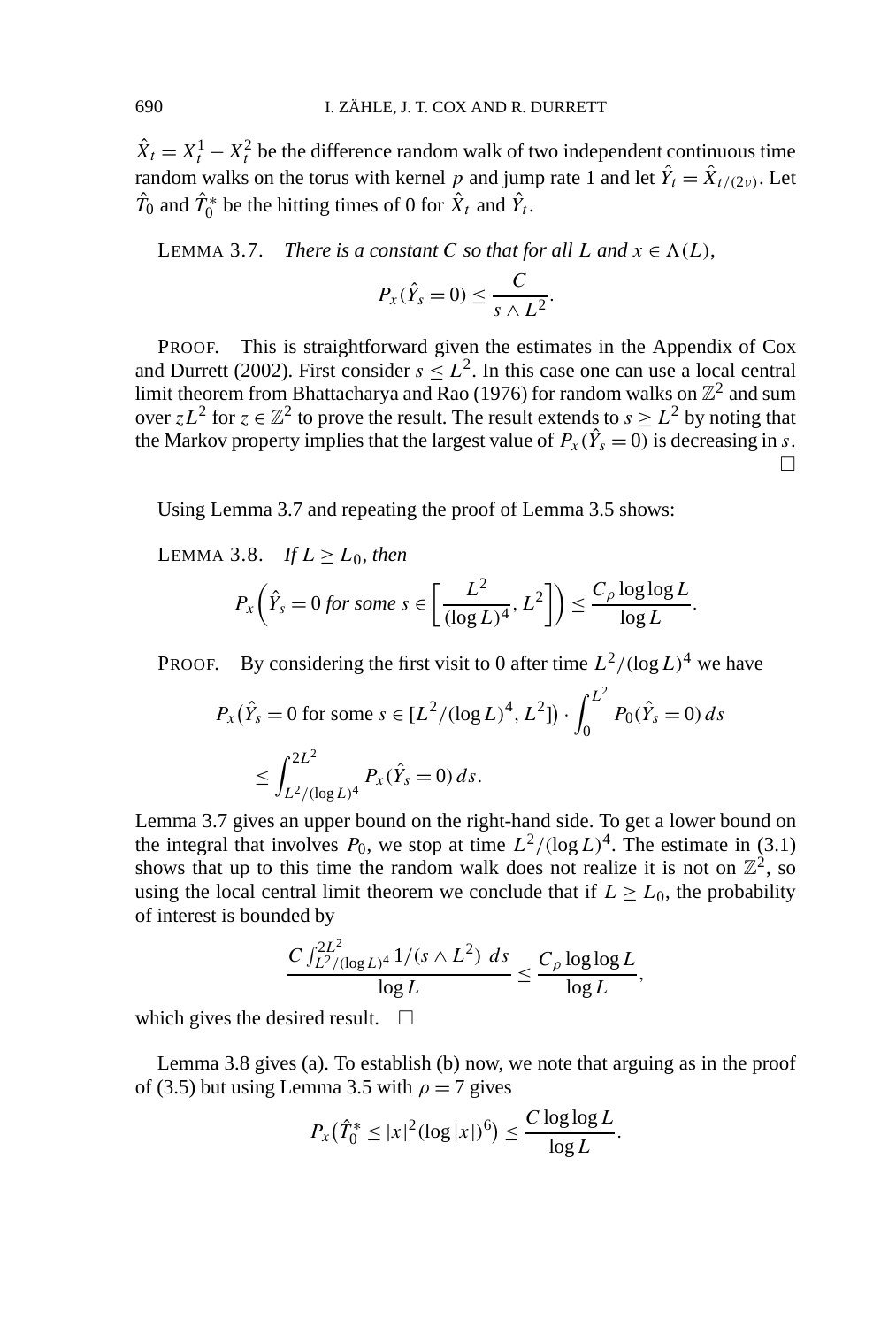If  $|x| \in \Gamma(L, c, \beta)$  and  $\beta \geq \kappa_L$ , then  $|x| \geq L^{2\kappa_L}/\log L \geq L^2/(\log L)^5$ , so if  $L \ge L_0$ , it follows that  $|x|^2(\log|x|)^6 \ge L^2$ . This establishes (b) and the proof of Theorem 1 is complete.  $\square$ 

## **4. Proof of Theorem 2.** Recall that  $h_L = (1 + \alpha)L^2 \log L / (2\pi \sigma^2 \nu)$  and

$$
\mathcal{G}(L, n, 1) = \{A = \{x_1, \ldots, x_n\} : \forall i, x_i \in \Lambda(L), \forall i \neq j, |x_i - x_j| \geq L/\log L\}.
$$

Theorem 5 of Cox and Durrett (2002) gives the asymptotic behavior of the coalescence time of two particles that are separated by *L/* log*L*. The key to deriving a result for the genealogy is to show that when two particles coalesce, the others are separated. Recall that  $\zeta_t$  is the system of lineages. Now  $\zeta_t$  is started in  $A = \{x_1, \ldots, x_4\} \in \mathcal{G}(L, n, 4)$ . By  $\zeta_t(x_i)$  we denote the position at time *t* of the lineage started in  $x_i$ . Let  $\tau_{ij}$  be the coalescing time of the two lineages started in *x<sub>i</sub>* and *x<sub>j</sub>* and let *τ* be the minimum of  $\tau_{ij}$  ( $i \neq j$ ).

LEMMA 4.1. Let  $\zeta$  *be started with four lineages in*  $A = \{x_1, \ldots, x_4\}$ . As  $L \rightarrow \infty$ , *uniformly in*  $A \in \mathcal{G}(L, 4, 1)$ ,

(4.1) 
$$
\int_0^{\infty} P\left(\tau = \tau_{12} \in ds, |\zeta_s(x_1) - \zeta_s(x_3)| \leq \frac{L}{\log L}\right) \to 0,
$$

(4.2) 
$$
\int_0^\infty P\left(\tau = \tau_{12} \in ds, |\zeta_s(x_3) - \zeta_s(x_4)| \leq \frac{L}{\log L}\right) \to 0.
$$

PROOF. The proof is a modification of the proof of (3.5) of Cox (1989). As in his paper, we just prove the first result and leave it to the reader to check that the same proof with small changes gives the second result. Let  $(X_t(x_i))_{t\geq0}$ ,  $i = 1, \ldots, 4$ , be independent random walks on  $\Lambda(L)$  with kernel p and jump rate 1. Then

$$
\int_0^{\infty} P\left(\tau = \tau_{12} \in ds, |\zeta_s(x_1) - \zeta_s(x_3)| \le \frac{L}{\log L}\right)
$$
  
 
$$
\le P(\tau = \tau_{12} \le t_L h_L)
$$
  
+ 
$$
\int_{t_L h_L}^{\infty} \sum_{y,z \colon |y-z| \le L/\log L} P(\tau_{12} \in ds, X_s(x_1) = y) P(X_s(x_3) = z).
$$

If  $t_L = 1/\log L$ , the first term on the right-hand side tends to 0 by Theorem 5 in Cox and Durrett (2002); see (1.1) but remove the added term  $L^2/2\nu$ . By the estimate in Lemma 3.7, the sum over *z* in the second term is at most

$$
\left(\frac{L}{\log L}\right)^2 \cdot \frac{C}{L^2} \to 0.
$$

Since

$$
\int_{t_L h_L}^{\infty} \sum_{y} P(\tau_{12} \in ds, X_s(x_1) = y) \le 1,
$$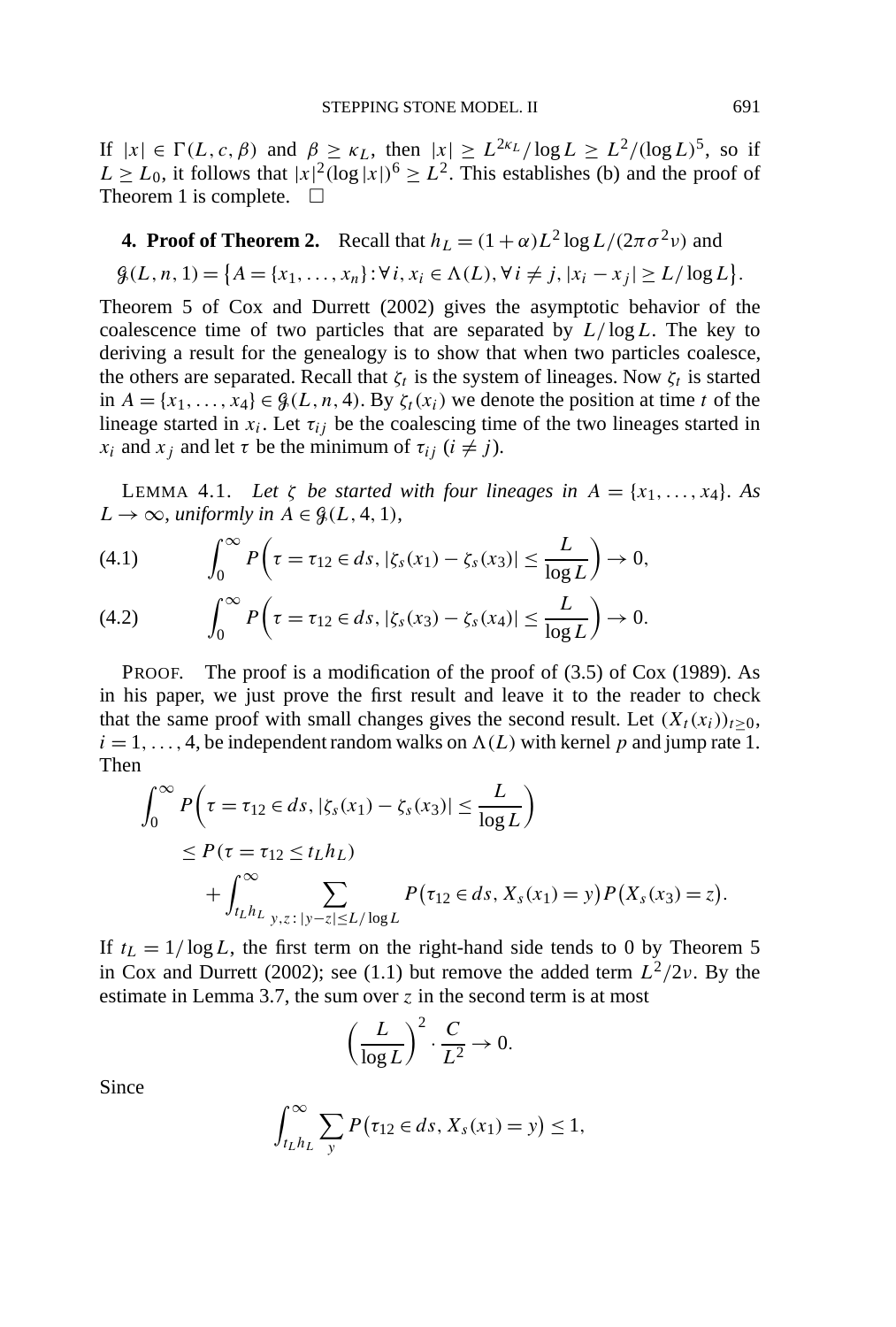the desired result follows.  $\Box$ 

Recall

 $\mathcal{G}(L, n, c, \delta) = \{A = \{x_1, \ldots, x_n\} : \forall i, x_i \in \Lambda(L), \forall i \neq j, |x_i - x_j| \in \Gamma(L, c, \delta)\},\$ where  $\Gamma(L, c, \delta) = (L^{\delta} / \log L, c \delta L^{\delta} \log L)$ .

LEMMA 4.2. *If*  $2Nvπσ²/log L → α ∈ [0, ∞)$  *as*  $L → ∞$ *, where N and v depend on L*, *then as*  $L \rightarrow \infty$ ,

$$
\sup_{t\geq 0} \sup_{A\in\mathcal{G}(L,n,c,2)} \left| P(|\zeta_{h_{L}t}(A)|=n) - \exp\left(-\binom{n}{2}t\right) \right| \to 0.
$$

PROOF. Since the two quantities are monotone decreasing in *t*, it suffices to prove the result for each fixed *t*. The proof is a modification of the proof of (3.1) in Cox (1989). We need the notation,  $H_t(i, j) = \{\tau_{ij} \le h_L t\}$ ,  $F_t(i, j) = \{\tau =$  $\tau_{ij} \leq h_L t$  and  $q(t) = P(\tau \leq h_L t)$ . We decompose  $H_t(i, j)$ :

$$
P(H_t(i, j)) = P(\tau = \tau_{ij} \le h_L t)
$$

(4.3) 
$$
+\sum_{\{k,l\}\neq\{i,j\}} \int_0^{h_L t} P(\tau=\tau_{kl} \in ds, \tau_{ij} \leq h_L t).
$$

The *k*, *l* term in the second sum is

$$
= \int_0^{h_L t} \sum_{y,z} P(\tau = \tau_{kl} \in ds, X_s(x_i) = y, X_s(x_j) = z) P(|\zeta_{h_L t - s}(\{y,z\})| = 1).
$$

By Lemma 4.1 we can neglect *y*, *z* with  $|y - z| \le L/\log L$ . By Theorem 5 in Cox and Durrett (2002), if  $|y_L - z_L| \ge L/\log L$ , then

$$
P(|\zeta_{h_Lt-s}(\{y_L, z_L\})| = 1) = 1 - \exp(-t + (s/h_L)) + e_L,
$$

where  $e_L$  is an error term which depends on  $L$ ,  $y_L$ ,  $z_L$ ,  $s$ ,  $t$  and which goes to 0 uniformly for  $|y_L - z_L| \ge L/\log L$  and  $s \le t$  in any finite interval. This error term may change from line to line. Using this in the previous equation, we have

$$
\int_0^{h_L t} P(\tau = \tau_{kl} \in ds, \tau_{ij} \le h_L t)
$$
  
= 
$$
\int_0^{h_L t} (1 - \exp(-t + (s/h_L))) P(\tau = \tau_{kl} \in ds) + e_L.
$$

Integrating by parts and changing variables, we obtain

(4.4)  

$$
\int_0^{h_L t} P(\tau = \tau_{kl} \in ds) \left( 1 - \exp\left( -t + \frac{s}{h_L} \right) \right)
$$

$$
= \int_0^{h_L t} \frac{1}{h_L} \exp\left( -t + \frac{s}{h_L} \right) P(\tau = \tau_{kl} \le s) ds
$$

$$
= \int_0^t e^{-(t-u)} P(\tau = \tau_{kl} \le h_L u) du.
$$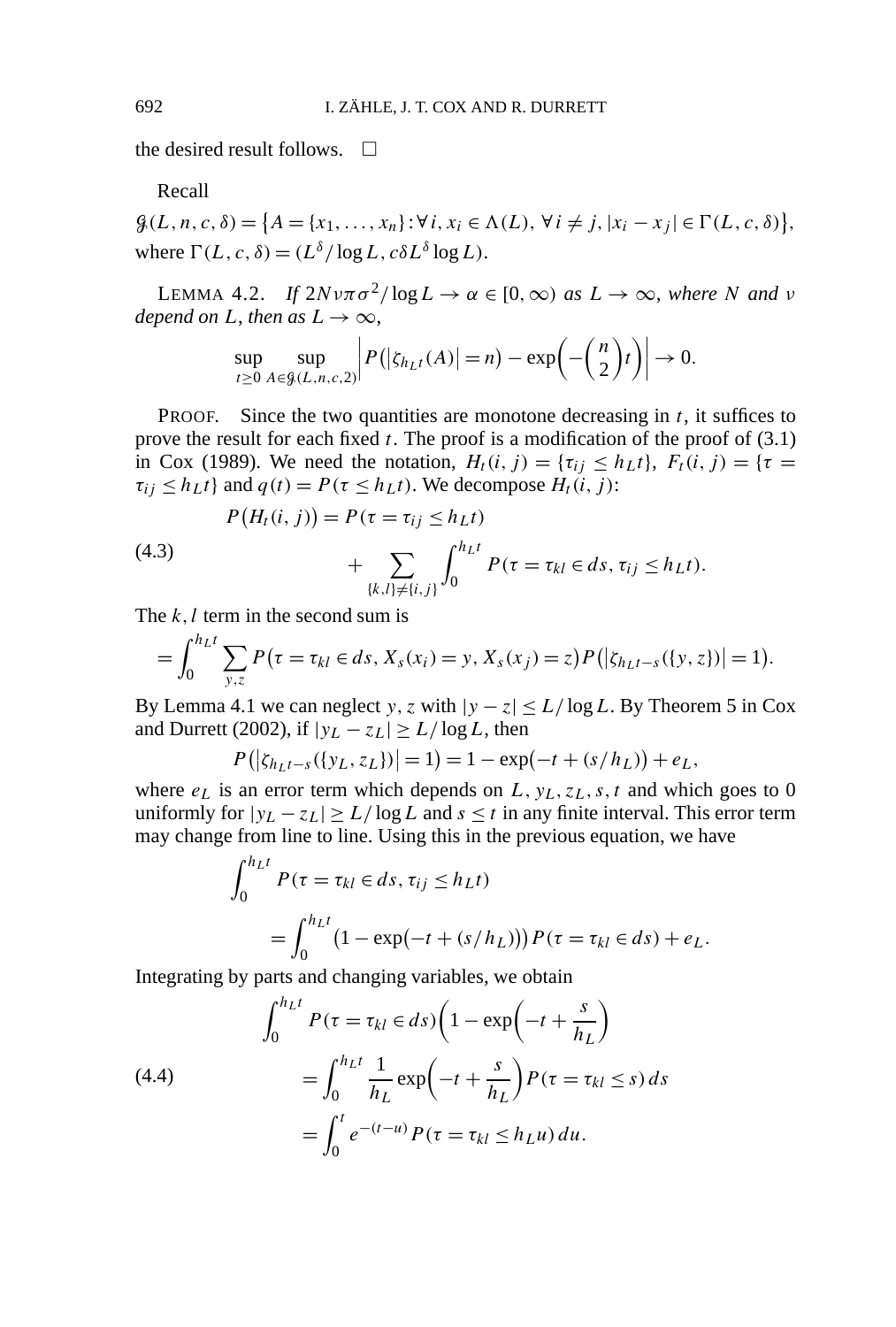Combining (4.3) and (4.4) yields

$$
P(H_t(i, j)) = P(F_t(i, j)) + \sum_{\{k, l\} \neq \{i, j\}} e^{-t} \int_0^t e^s P(F_s(k, l)) ds + e_L.
$$

Using Theorem 5 in Cox and Durrett (2002) again,  $P(H_t(i, j)) \rightarrow 1 - e^{-t}$  as  $L \rightarrow \infty$ , which yields

$$
(4.5) \t 1 - e^{-t} = P(F_t(i,j)) + \sum_{\{k,l\} \neq \{i,j\}} e^{-t} \int_0^t e^s P(F_s(k,l)) ds + e_L.
$$

Summing over all pairs *i, j* yields

$$
\binom{n}{2}(1-e^{-t}) = q(t) + \left[\binom{n}{2} - 1\right]e^{-t} \int_0^t e^s q(s) \, ds + e_L.
$$

It follows [see page 365 of Cox and Griffeath (1986) for details] that  $q(t)$  converges to  $u(t)$ , the solution of

$$
\binom{n}{2}(1-e^{-t})=u(t)+\left[\binom{n}{2}-1\right]e^{-t}\int_0^te^s u(s)\,ds.
$$

Rearranging we have

$$
e^t u(t) - \binom{n}{2} (e^t - 1) = -\left[\binom{n}{2} - 1\right] \int_0^t e^s u(s) \, ds.
$$

Differentiating gives

$$
e^t u(t) + e^t u'(t) - \binom{n}{2} e^t = -\left[\binom{n}{2} - 1\right] e^t u(t),
$$

which is equivalent to

$$
u'(t) = -\binom{n}{2}u(t) + \binom{n}{2}.
$$

Since *u*(0) = 0, solving gives *u*(*t*) = 1 − exp(− ${n \choose 2}$ *t*). □

While the last calculation is fresh in the reader's mind, we check the claim that when there are *n* lineages, all  $\binom{n}{2}$  coalescences are equally likely. To do this we go back to (4.5). Adding and subtracting  $P(F_s(i, j))$  inside the integral,

$$
P(F_t(i, j)) - e^{-t} \int_0^t e^s P(F_s(i, j)) ds
$$
  
= 1 - e^{-t} - e^{-t} \int\_0^t e^s q(s) ds - e\_L.

It follows that  $P(F_t(i, j))$  converges to  $f(t)$ , the solution of

$$
f(t) - e^{-t} \int_0^t e^s f(s) \, ds = 1 - e^{-t} - e^{-t} \int_0^t e^s u(s) \, ds.
$$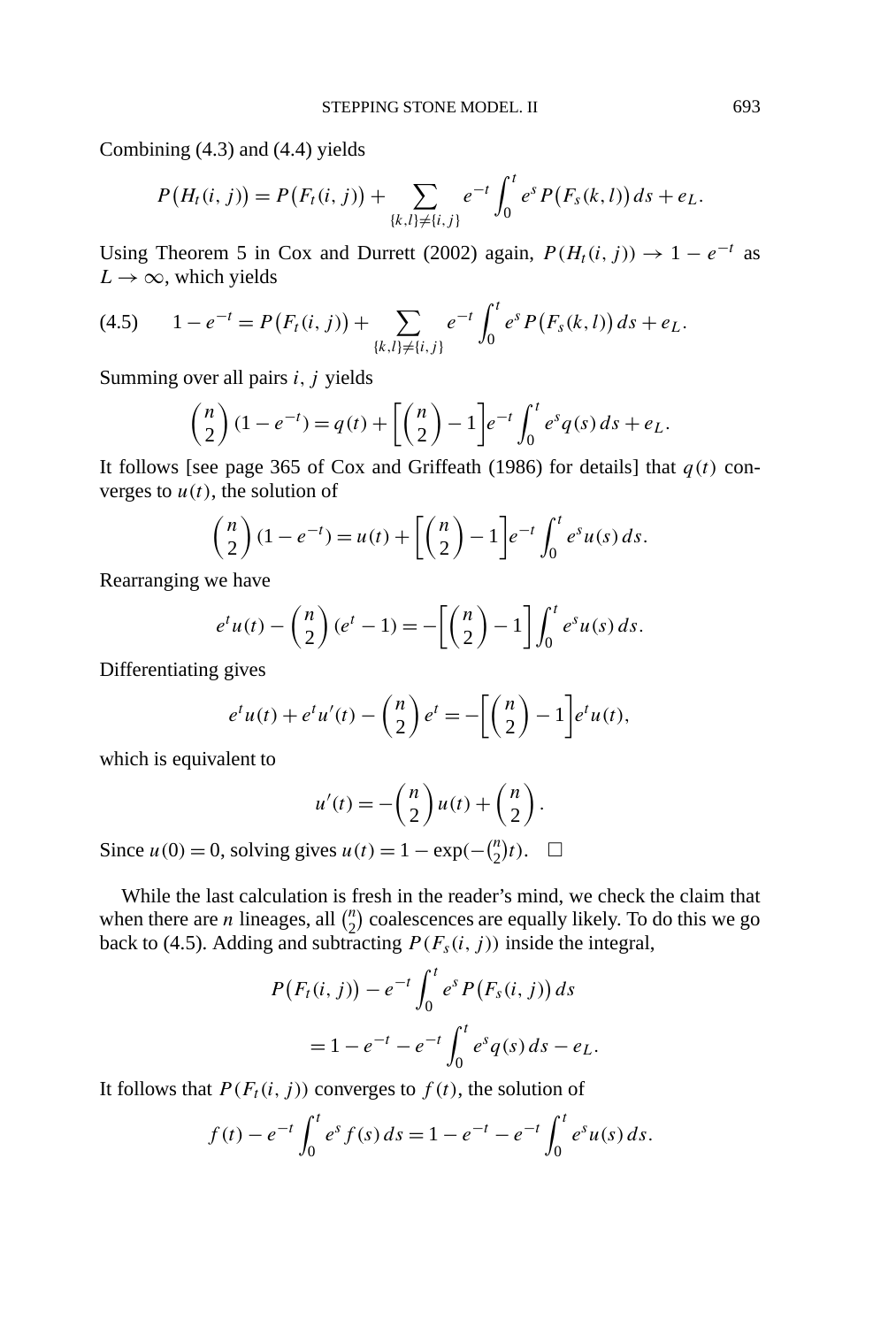Since the limit is independent of *i*, *j*, it follows that  $f(t) = u(t)/\binom{n}{2}$ .

PROOF OF THEOREM 2. Lemma 4.2 gives the result for  $k = n$  since  $P_n(D_t =$  $n) = \exp(-\binom{n}{2}t)$ . To prove the result for  $k < n$  we use induction on *n*. Theorem 5 of Cox and Durrett (2002) gives the result for  $n = 2$ . Breaking things down according to the time of the first coalescence, we can write for  $B \in \mathcal{G}(L, n, 1)$ ,

$$
P(|\zeta_{h_L t}(B)| = k)
$$
  
= 
$$
\int_0^{h_L t} P(\tau \in ds, |\zeta_{h_L t}(B)| = k)
$$

 $=$  $\int_0^{h_L t}$  $\boldsymbol{0}$  $\sum$ *A*={*z*1*,...,zn*−1}  $P(\tau \in ds, \zeta_s(B) = A)P(|\zeta_{h_Lt-s}(A)| = k).$ 

By Lemma 4.1 it is enough to consider sets  $A \in \mathcal{G}(L, n-1, 1)$ . The induction hypothesis gives us

$$
P(|\zeta_{h_L(t-s)}(A)| = k) = P_{n-1}(D_{t-s} = k) + e_L,
$$

where  $e_L \to 0$  uniformly for all  $A \in \mathcal{G}(L, n-1, 1)$  and  $0 \le s \le t$  in any finite interval. Applying the last result again and a change of variables, the quantity on the right-hand side of (4.6) becomes

$$
\int_0^t P(\tau/h_L \in ds) P_{n-1}(D_{t-s} = k) + e_L.
$$

By Lemma 4.2 we know that

$$
P(\tau \le h_L s) = 1 - \exp\biggl(-\binom{n}{2} s\biggr) + e_L.
$$

Since  $s \to P_{n-1}(D_{t-s} = k)$  is continuous, we have

$$
P(|\zeta_{h_Lt}(B)|=k)\to \int_0^t\binom{n}{2}\exp\biggl(-\binom{n}{2}s\biggr)P_{n-1}(D_{t-s}=k)\,ds.
$$

The right-hand side is  $P_n(D_t = k)$ , so the proof of Theorem 2 is complete.  $\Box$ 

**5. Proof of Theorem 3.** In view of Theorem 2, it is enough to prove the result for times  $L^{2\gamma}/2\nu$  with  $0 \le \gamma \le 1$  and show that the ending configuration satisfies the hypotheses of Theorem 2. The second conclusion follows from Lemma 3.7. For the first, it is enough to establish the result up to time  $L^2/(2\nu(\log L)^4)$  =  $L^{2k}L/(2\nu)$ , where  $\kappa_L = 1 - (2 \log \log L)/\log L$ , for then Lemma 3.8 implies no collisions occur in  $\left[ L^2/(2\nu(\log L)^4), L^2 \right]$ .

By rotating the torus we can suppose that  $0 \in A$ . By the first calculation in the proof of Theorem 1, we can consider the problem on  $\mathbb{Z}^2$ . So we redefine the following sets as subsets of  $\mathbb{Z}^2$ . Let

$$
\mathcal{G}(L, n, c, \delta) = \{A = \{x_1, \dots, x_n\} : \forall i, x_i \in \mathbb{Z}^2, \forall i \neq j, |x_i - x_j| \in \Gamma(L, c, \delta)\},\
$$

(4.6)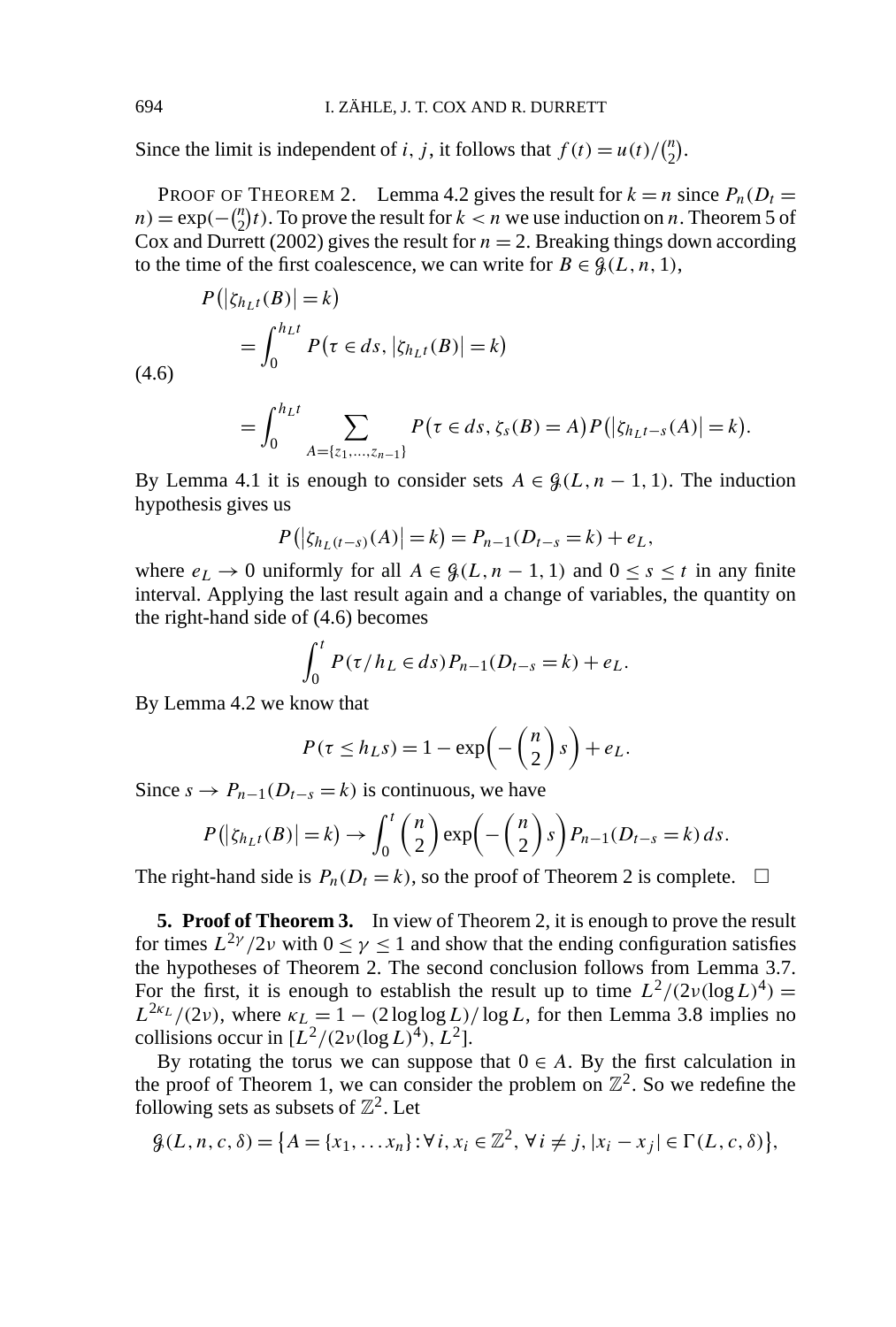where  $\Gamma(L, c, \delta) = (L^{\delta}/\log L, c\delta L^{\delta} \log L)$ . Let  $\tau$  be the first coalescing time of any two of the *n* lineages started in  $x_1, \ldots, x_n$  and let  $\tau_{ij}$  be the coalescing time of the lineages started in  $x_i$  and  $x_j$ . For convenience we let

$$
\eta = \frac{\log(2\nu\tau)}{2\log L}, \qquad \eta_{12} = \frac{\log(2\nu\tau_{12})}{2\log L}.
$$

LEMMA 5.1. *Let*  $ζ<sub>t</sub>$  *be started with four lineages in*  $A = {x<sub>1</sub>,...,x<sub>4</sub>}.$  *Then as*  $L \rightarrow \infty$ , *uniformly in*  $A \in \mathcal{G}(L, 4, c, \beta)$ ,

$$
\int_{\beta}^{\kappa_L} P(\eta = \eta_{12} \in d\delta, |X_{L^{2\delta}/2\nu}(x_1) - X_{L^{2\delta}/2\nu}(x_3)| \notin \Gamma(L, c + 1, \delta)) \to 0,
$$
  

$$
\int_{\beta}^{\kappa_L} P(\eta = \eta_{12} \in d\delta, |X_{L^{2\delta}/2\nu}(x_3) - X_{L^{2\delta}/2\nu}(x_4)| \notin \Gamma(L, c + 1, \delta)) \to 0.
$$

PROOF. We could repeat the proof of Lemma 1 in Cox and Griffeath (1986), but the following argument is simpler. As in the previous section, we prove only the first statement, since the proof of the second statement is similar. The law of the iterated logarithm implies that

$$
P(|X_{t/2\nu}(x_i) - x_i| > \frac{1}{4}t^{1/2}\log t \text{ for some } t \ge L^{2\beta}) \to 0.
$$

Since  $|x_i| \le c\beta L^{\beta} \log L \le \frac{c}{2} t^{1/2} \log t$  for  $t \ge L^{2\beta}$ , it follows that

$$
P\left(|X_{t/2\nu}(x_i) - X_{t/2\nu}(x_j)| > \frac{c+1}{2}t^{1/2}\log t \text{ for some } t \ge L^{2\beta}\right) \to 0.
$$

To show that the particles do not end up too close together, we use the approach of Lemma 4.1. Breaking things down according to the locations of the particles, we want to estimate *κL*

$$
\int_{\beta}^{x_L} \sum_{y,z \,:\, |y-z| \le L^{\delta}/\log L} P(\eta_{12} \in d\delta, X_{L^{2\delta}/2\nu}(x_1) = y) P(X_{L^{2\delta}/2\nu}(x_3) = z).
$$

By the local central limit theorem, the sum over *z* is at most

$$
\left(\frac{L^{\delta}}{\log L}\right)^2 \cdot \frac{C}{L^{2\delta}} = \frac{C}{(\log L)^2}.
$$

Since

$$
\int_{\beta}^{\kappa_L} \sum_{y} P(\eta_{12} \in d\delta, X_{L^{2\delta}/2\nu}(x_1) = y) \le 1,
$$

the desired result follows.  $\Box$ 

LEMMA 5.2. *As*  $L \rightarrow \infty$ ,

$$
\sup_{\beta_0 \leq \beta \leq \gamma \leq \kappa_L} \sup_{A \in \mathcal{G}(L,n,c,\beta)} \left| P_A(|\zeta_{L^{2\gamma}/2\nu}| = n) - \left(\frac{\beta + \alpha}{\gamma + \alpha}\right)^{\binom{n}{2}} \right| \to 0.
$$

*n*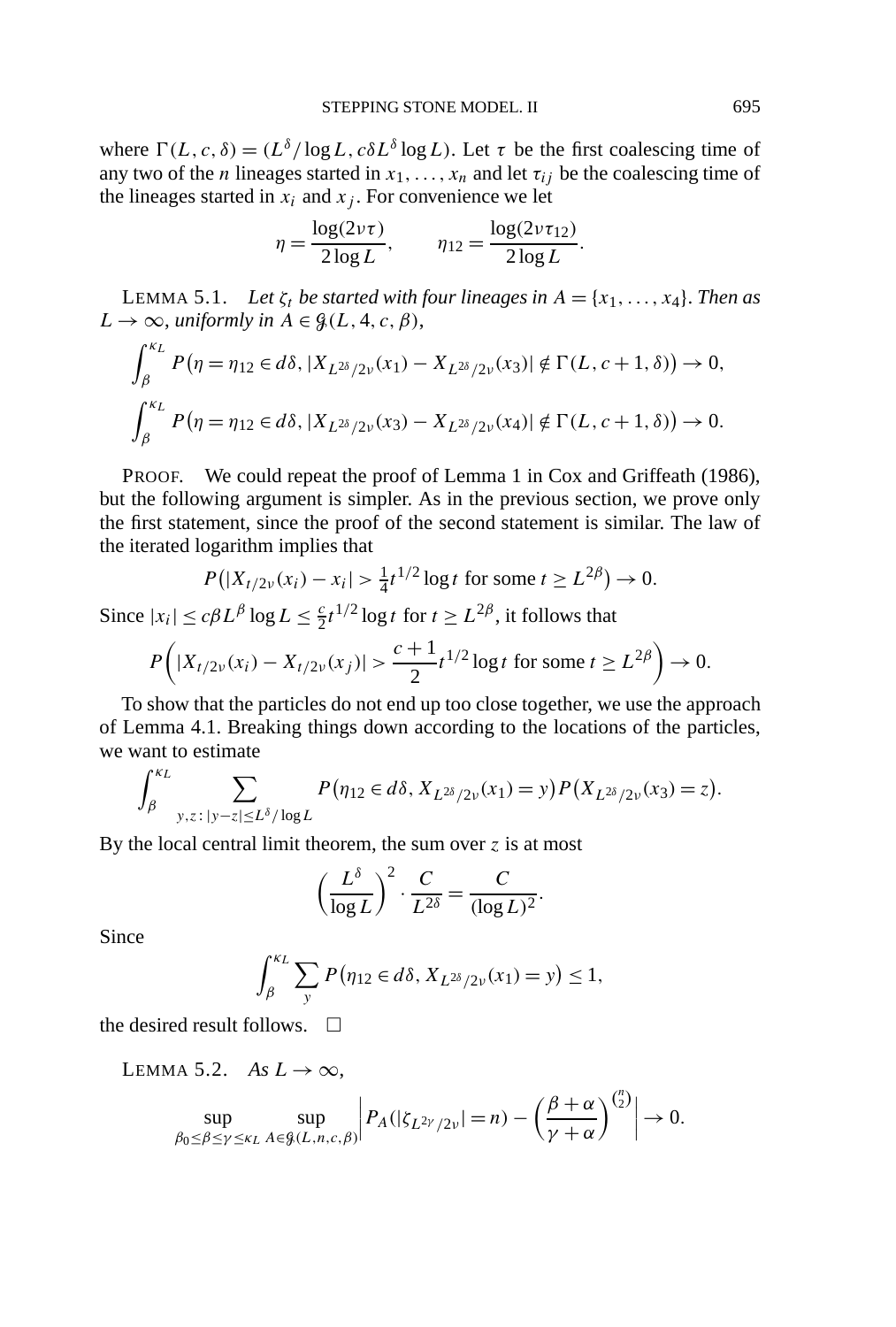PROOF. The proof is a modification of the proof of Proposition 2 of Cox and Griffeath (1986). The case  $n = 2$  is covered by Theorem 1. We consider now the case  $n > 2$ . We need the notation

$$
H_{\gamma}(i, j) = {\tau_{ij} \le L^{2\gamma}/2\nu},
$$
  
\n
$$
F_{\gamma}(i, j) = {\tau = \tau_{ij} \le L^{2\gamma}/2\nu},
$$
  
\n
$$
q(\gamma) = P(\tau \le L^{2\gamma}/2\nu).
$$

The estimates in (3.5) and Lemma 3.5 imply that

$$
P(\tau \le L^{2\beta}/2\nu) + P(L^{2\gamma}/4\nu \le \tau \le L^{2\gamma}/2\nu) \le e_L,
$$

where here and in what follows  $e<sub>L</sub>$  is a quantity which depends on *L*, *A*,  $\beta$ ,  $\gamma$  and which tends to 0 uniformly for  $A \in \mathcal{G}(L, n, c, \beta)$  and  $\beta_0 \le \beta \le \gamma \le \kappa_L$ . Thus we have

(5.1)  

$$
P(H_{\gamma}(i, j)) = e_L + P\left(\tau = \tau_{ij} \le \frac{L^{2\gamma}}{2\nu}\right) + \sum_{\{k, l\} \ne \{i, j\}} \int_{L^{2\beta}/2\nu}^{L^{2\gamma}/4\nu} P\left(\tau = \tau_{kl} \in ds, s < \tau_{ij} \le \frac{L^{2\gamma}}{2\nu}\right).
$$

Letting  $\gamma' = \gamma - (\log 2)/(2 \log L)$  so that  $L^{2\gamma}/4\nu = L^{2\gamma'}/2\nu$ , the *k*, *l* term in the last sum is

(5.2) 
$$
\int_{\beta}^{\gamma'} \sum_{y,z} P(\eta = \eta_{kl} \in d\delta, X_{L^{2\delta}/2\nu}(x_i) = y, X_{L^{2\delta}/2\nu}(x_j) = z) \times P(|\zeta_{(L^{2\gamma} - L^{2\delta})/2\nu}(\{y,z\})| = 1).
$$

By Lemma 5.1 we can suppose  $|y - z| \in \Gamma(L, c + 1, \delta)$ . Noting that when  $\delta \leq \gamma'$ we have  $L^{2\gamma} - L^{2\delta} \geq L^{2\gamma}/2$ , and using Theorem 1,

$$
P(|\zeta_{(L^{2\gamma}-L^{2\delta})/2\nu}(\{y,z\})|=1)=1-\frac{\delta+\alpha}{\gamma+\alpha}+e'_L,
$$

where  $e'_L \to 0$  uniformly for  $|y - z| \in \Gamma(L, c + 1, \delta)$  and  $\beta \leq \delta \leq \gamma'$ . Using this and then replacing the upper limit  $\gamma'$  by  $\gamma$ , we conclude that the quantity in (5.2) is

$$
\int_{\beta}^{\gamma} \left(1 - \frac{\delta + \alpha}{\gamma + \alpha}\right) P(\eta = \eta_{kl} \in d\delta) + e_L.
$$

Integrating by parts we obtain

$$
\int_{\beta}^{\gamma} \frac{1}{\gamma + \alpha} P\left(\tau = \tau_{kl} \leq \frac{L^{2\delta}}{2\nu}\right) d\delta + e_L = \frac{1}{\gamma + \alpha} \int_{\beta}^{\gamma} P\left(F_{\delta}(k, l)\right) d\delta + e_L.
$$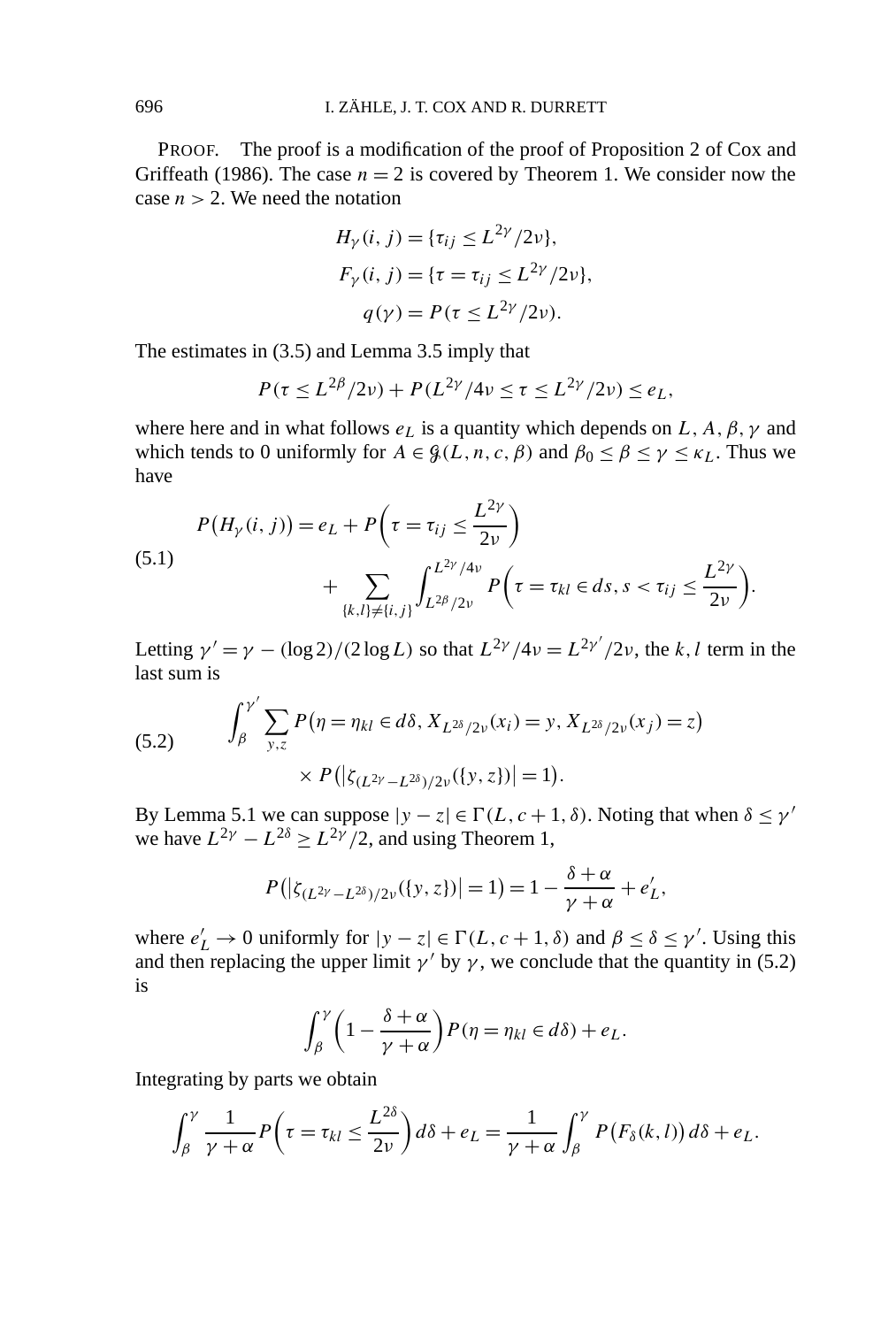Using this in (5.1) yields

$$
P(H_{\gamma}(i, j)) = P(F_{\gamma}(i, j)) + \sum_{\{k, l\} \neq \{i, j\}} \frac{1}{\gamma + \alpha} \int_{\beta}^{\gamma} P(F_{\delta}(k, l)) ds + e_{L}.
$$

Since  $|x_i - x_j| \in \Gamma(L, c, \beta)$ , Theorem 1 implies

$$
(5.3) \quad 1 - \frac{\beta + \alpha}{\gamma + \alpha} = P\big(F_{\gamma}(i,j)\big) + \sum_{\{k,l\} \neq \{i,j\}} \frac{1}{\gamma + \alpha} \int_{\beta}^{\gamma} P\big(F_{\delta}(k,l)\big) d\delta + e_L.
$$

Summing over all pairs *i, j* ,

$$
\binom{n}{2}\left(1-\frac{\beta+\alpha}{\gamma+\alpha}\right)=q(\gamma)+\left[\binom{n}{2}-1\right]\frac{1}{\gamma+\alpha}\int_{\beta}^{\gamma}q(\delta)\,d\delta+e_L.
$$

It follows that  $q(t)$  converges to  $u(t)$ , the solution of

$$
\binom{n}{2}\left(1-\frac{\beta+\alpha}{\gamma+\alpha}\right)=u(\gamma)+\left[\binom{n}{2}-1\right]\frac{1}{\gamma+\alpha}\int_{\beta}^{\gamma}u(\delta)\,d\delta.
$$

This leads to

$$
u(\gamma) = 1 - \left(\frac{\beta + \alpha}{\gamma + \alpha}\right)^{\binom{n}{2}}.
$$

From this it follows [see page 365 of Cox and Griffeath (1986) for more details] that

$$
q(\gamma) = 1 - \left(\frac{\beta + \alpha}{\gamma + \alpha}\right)^{\binom{n}{2}} + e_L.
$$

This completes the proof of Lemma 5.2.  $\Box$ 

Again we pause to check the claim that when there are *n* lineages, all  $\binom{n}{2}$ coalescences are equally likely. We proceed in the same way as in the argument after the proof of Lemma 4.1. We go back to (5.3) and add and subtract  $P(F_\delta(i, j))$ inside the integral. It follows that  $P(F_{\gamma}(i, j))$  converges to  $f(\gamma)$ , the solution of

$$
f(\gamma) - \frac{1}{\gamma + \alpha} \int_{\beta}^{\gamma} f(\delta) d\delta = 1 - \frac{\beta + \alpha}{\gamma + \alpha} - \frac{1}{\gamma + \alpha} \int_{\beta}^{\gamma} q(\delta) d\delta.
$$

Since the limit is independent of *i*, *j*, it follows that  $f(\gamma) = u(\gamma)/\binom{n}{2}$ .

PROOF OF THEOREM 3. Lemma 5.2 gives the result for  $k = n$ . To prove the result for  $k < n$ , we use induction on *n*. Theorem 1 gives the result for  $n = 2$  since

$$
P_n(D_{\log((\gamma+\alpha)/(\beta+\alpha))}=n)=\left(\frac{\beta+\alpha}{\gamma+\alpha}\right)^{\binom{n}{2}}.
$$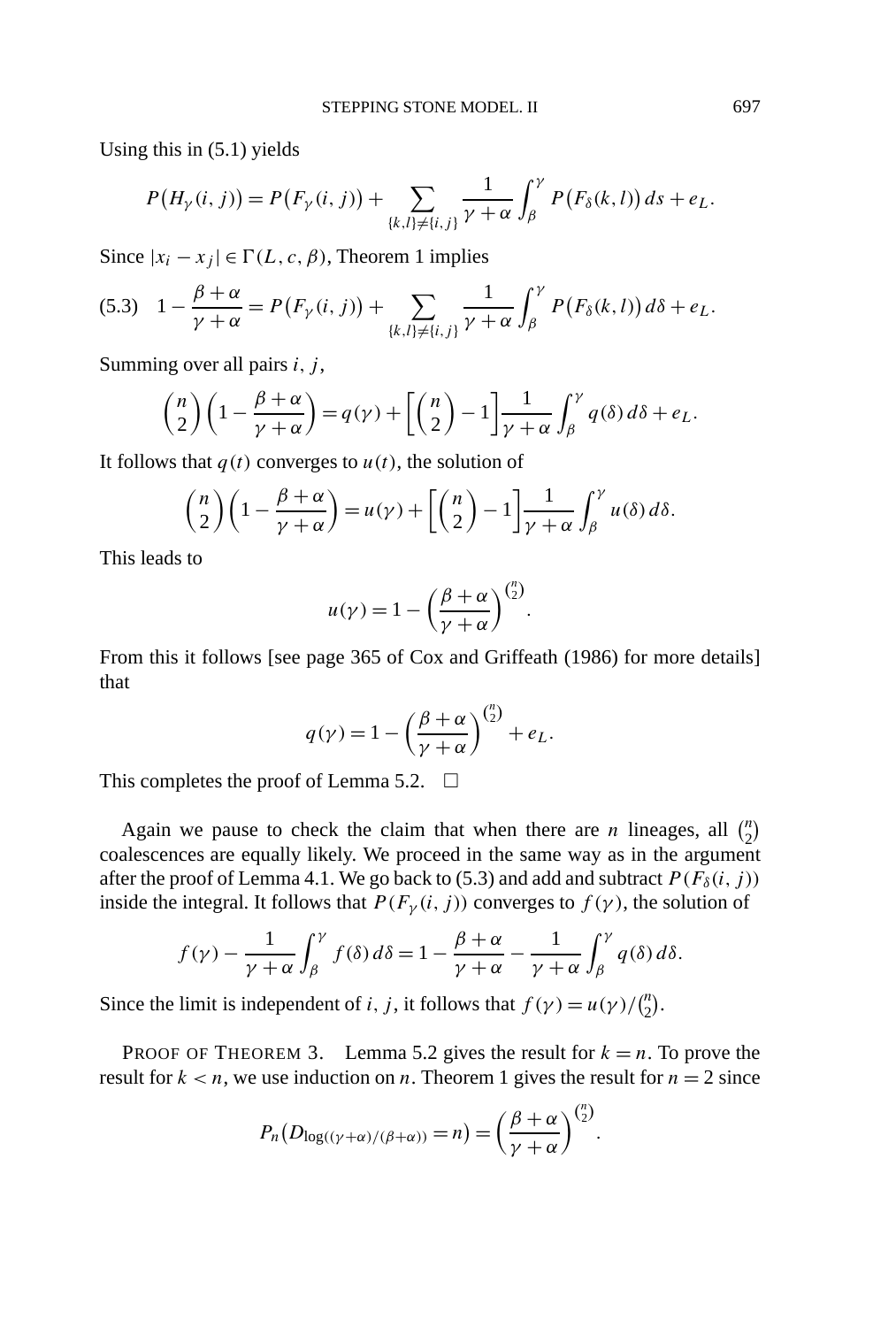As before,

$$
P(\tau \le L^{2\beta}/2\nu) + P(L^{2\gamma}/4\nu \le \tau \le L^{2\gamma}/2\nu) \le e_L
$$

is a quantity that tends to 0 uniformly for  $B \in \mathcal{G}(L, n, c, \beta)$  and  $\beta_0 \le \beta \le \gamma \le \kappa_L$ . So letting  $\gamma' = \gamma - (\log 2)/(2 \log L)$  as before, we have

(5.4) 
$$
P(|\zeta_{L^{2\gamma}/2\nu}(B)|=k)=e_L+\int_{\beta}^{\gamma'}P(\eta\in d\delta, |\zeta_{L^{2\gamma}/2\nu}(B)|=k).
$$

As in the proof of Theorem 2, we can write the integral as

$$
\int_{\beta}^{\gamma'} \sum_{A = \{z_1, \dots, z_{n-1}\}} P(\eta \in d\delta, \zeta_{L^{2\delta}/2\nu}(B) = A) P(|\zeta_{(L^{2\gamma} - L^{2\delta})/2\nu}(A)| = k).
$$

By Lemma 5.1 it is enough to consider sets  $A \in \mathcal{G}(L, n-1, c+1, \delta)$ , for which we know by the induction hypothesis that

$$
P(|\zeta_{(L^{2\gamma}-L^{2\delta})/2\nu}(A)|=k)=P_{n-1}(D_{\log((\gamma+\alpha)/(\delta+\alpha))}=k)+e'_L,
$$

where  $e'_L \to 0$  uniformly for all  $A \in \mathcal{G}(L, n-1, c+1, \delta)$  and  $\beta \leq \delta \leq \gamma' \leq$  $\gamma \leq \kappa_L$ . By Lemma 5.2 we know that

$$
P\left(\tau \leq \frac{L^{2\delta}}{2\nu}\right) = 1 - \left(\frac{\beta + \alpha}{\delta + \alpha}\right)^{\binom{n}{2}} + e_L.
$$

Since  $\delta \to P_{n-1}(D_{\log((\gamma+\alpha)/(\delta+\alpha))} = k)$  is continuous, we obtain

$$
P(|\zeta_{L^{2\gamma}/2\nu}(B)| = k) \to \int_{\beta}^{\gamma} \frac{\binom{n}{2}(\beta + \alpha)\binom{n}{2}}{(\delta + \alpha)\binom{n}{2}+1} P_{n-1}(D_{\log((\gamma + \alpha)/(\delta + \alpha))} = k) d\delta.
$$

Changing variables  $\delta = (\beta + \alpha)e^{\delta} - \alpha$ ,  $d\delta = (\beta + \alpha)e^{\delta} ds$ , we see that the above

$$
\int_0^{\log((\gamma+\alpha)/(\beta+\alpha))} \binom{n}{2} e^{-s\binom{n}{2}} P_{n-1}(D_{\log((\gamma+\alpha)/(\beta+\alpha))-s} = k) ds
$$
  
=  $P_n(D_{\log((\gamma+\alpha)/(\beta+\alpha))} = k),$ 

which completes the proof of Theorem 3.  $\Box$ 

## **REFERENCES**

- ARDLIE, K. G., KRUGLYAK, L. and SEIELSTAD, M. (2002). Patterns of linkage disequilibrium in the human genome. *Nature Reviews Genetics* **3** 299–309.
- BHATTACHARYA, R. N. and RAO, R. R. (1976). *Normal Approximation and Asymptotic Expansions*. Wiley, New York.
- COX, J. T. (1989). Coalescing random walks and voter model consensus times on the torus in  $\mathbb{Z}^d$ . *Ann. Probab.* **17** 1333–1366.
- COX, J. T. and DURRETT, R. (2002). The stepping stone model: New formulas expose old myths. *Ann. Appl. Probab.* **12** 1348–1377.